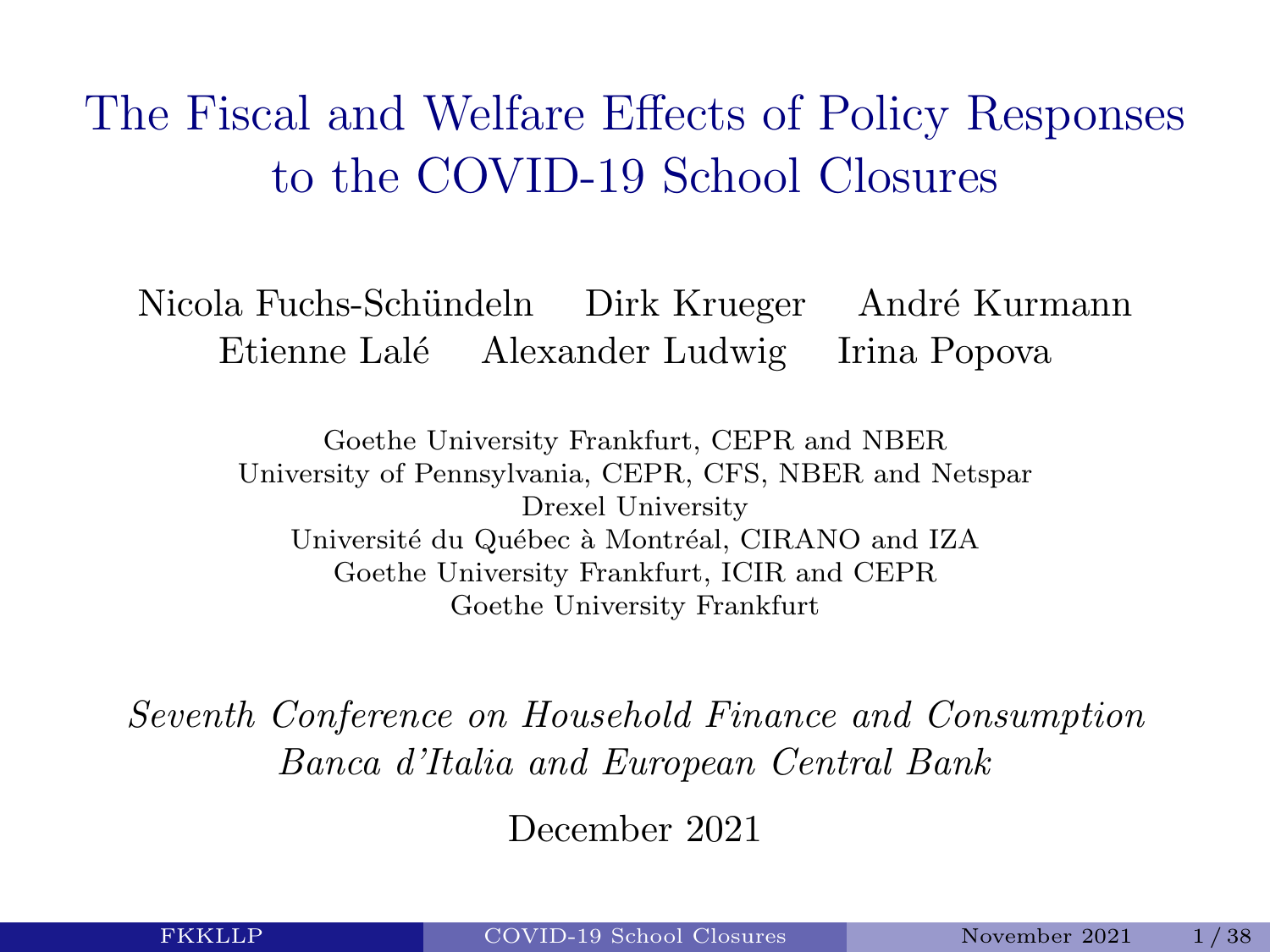### Motivation: School Closures in the U.S.



Figure: Avg. change (from 2019) in school visits by county: March-May 2020

- Most schools closed in spring of 2020
- Massive loss of instructional time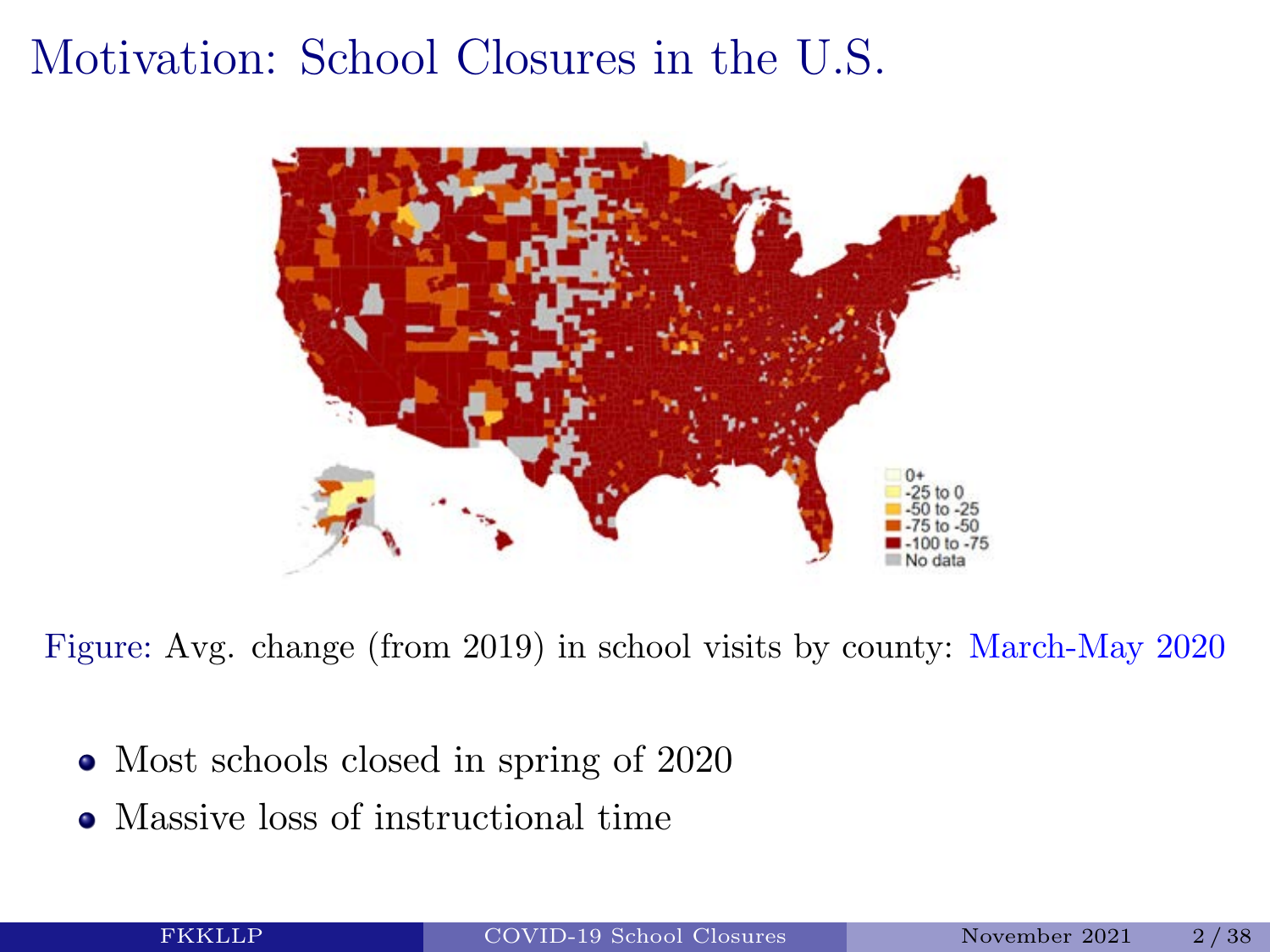### Motivation and Research Questions

- Covid-19 Pandemic: Policy responses
	- $\triangleright$  Lockdown of the economy: Large academic literature
	- $\triangleright$  School closures: Initially less of a focus (since main costs only accrue in the long run?)
- Our research questions:
	- ► What are the long-run effects of school closures on
		- \* School children? Average future earnings, welfare. Distributions?
		- $\star$  Public finances?
	- $\triangleright$  Desirable schooling policy responses?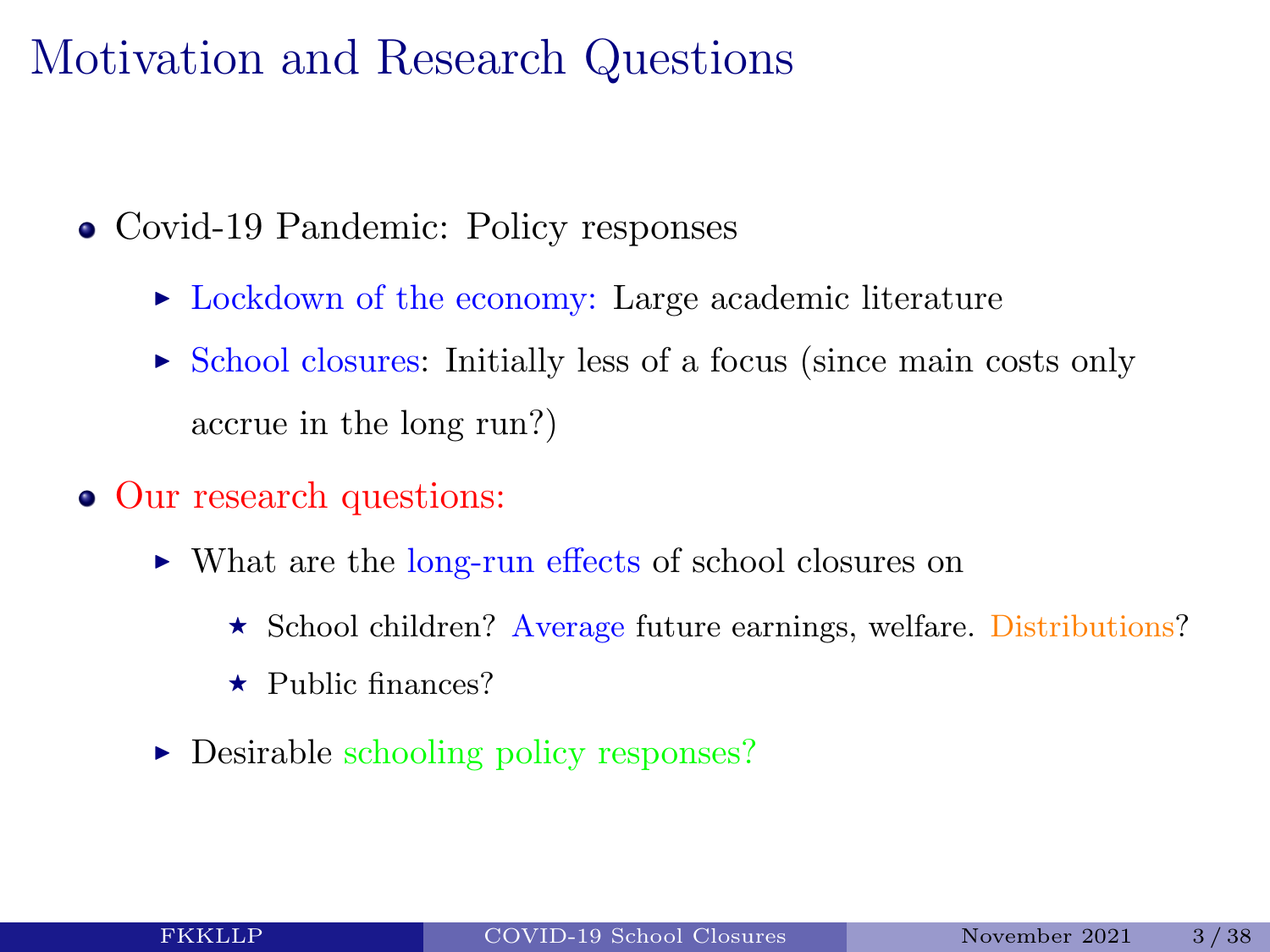### Research Approach

- Data: Use cell phone data on school visits (Safegraph) and school closures (Burbio) to estimate effective schooling time in 2020-21
	- $\triangleright$  Data at the school level: public/private, elementary/secondary, schools in poor/rich counties.
- Model: Feed empirical school closure measures into life cycle model with endogenous child human capital accumulation:
	- $\triangleright$  Child human capital production depends on schooling inputs, parental time and monetary investments.
	- I Human capital at age 16, parental transfers determine higher education choice, future earnings.
	- $\triangleright$  Covid-19: temporary reduction in schooling input (heterogeneous by school type, age of child, income of parents)
	- Model predicts average losses and its distribution in PDV of earnings, welfare from Covid-19 school closures.
- Policy Experiment: Keep schools open during next summers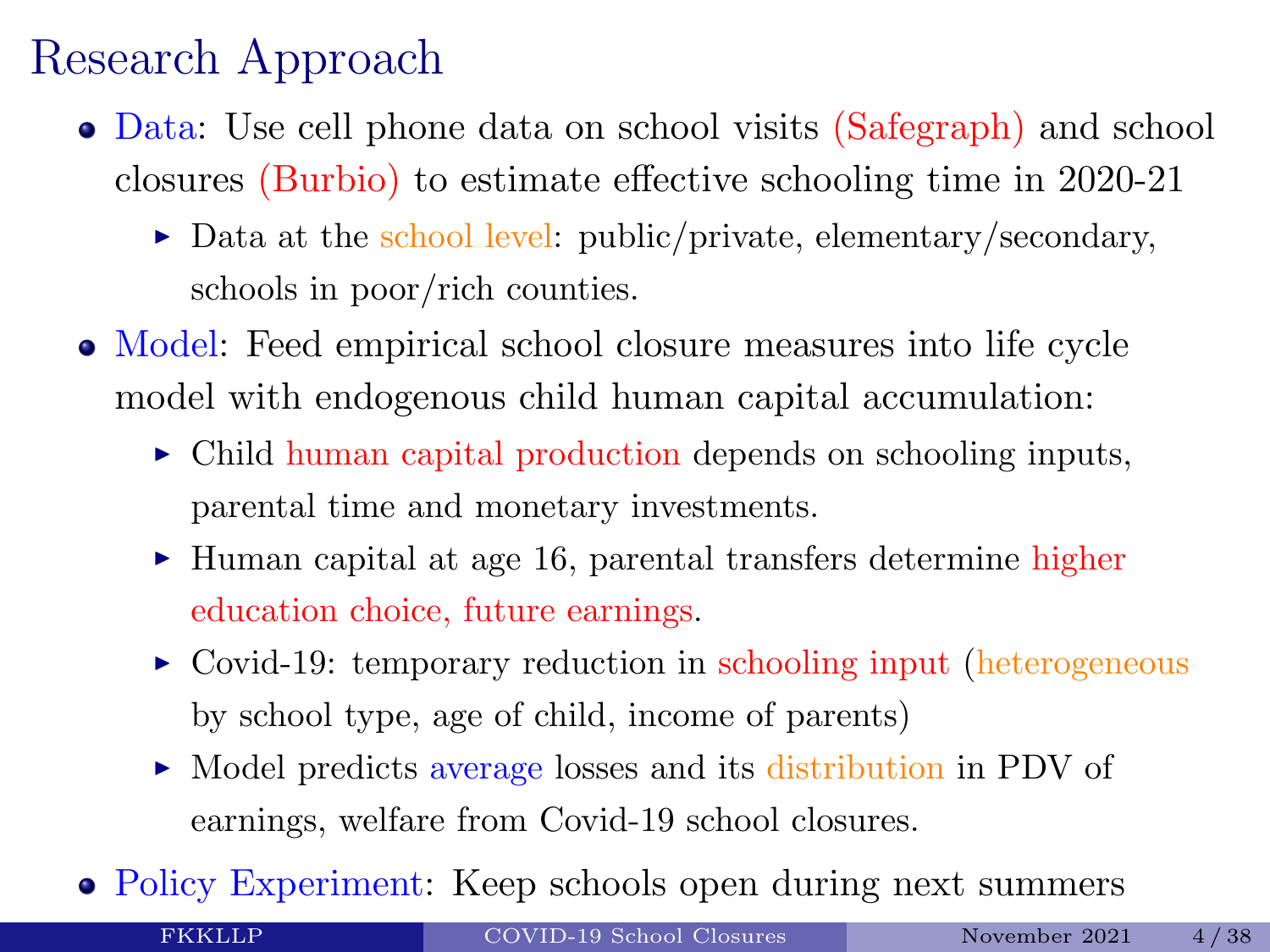### Key Results

- Data:
	- $\bullet$  On average, schools were effectively closed for 41% (20%) of IV.2019-III.2021 (depending on effectiveness of online learning)
	- <sup>2</sup> Heterogeneity: Private/primary schools closed less than public/ secondary schools. Higher-income counties closed schools for longer
- Model:
	- $\bullet$  PDV of future earnings fall by 1.7%; welfare losses (CEV) 1%.
	- 2 Secondary schools closed 20% longer than primary schools  $\Rightarrow$ Children starting secondary school endure largest losses
	- <sup>3</sup> Private schools closed less ⇒ Increases inequality since private schools attended by richer children
	- $\bullet$  Public schools in poorer areas closed less  $\Rightarrow$  Reduces welfare gap between top-bottom income quartile children by 1/3
- Policy Experiment:
	- <sup>1</sup> Extending school by 6 weeks in next two summers generates welfare gains for children, future tax revenue makes policy self-financing

FKKLLP [COVID-19 School Closures](#page-0-0) November 2021 5/38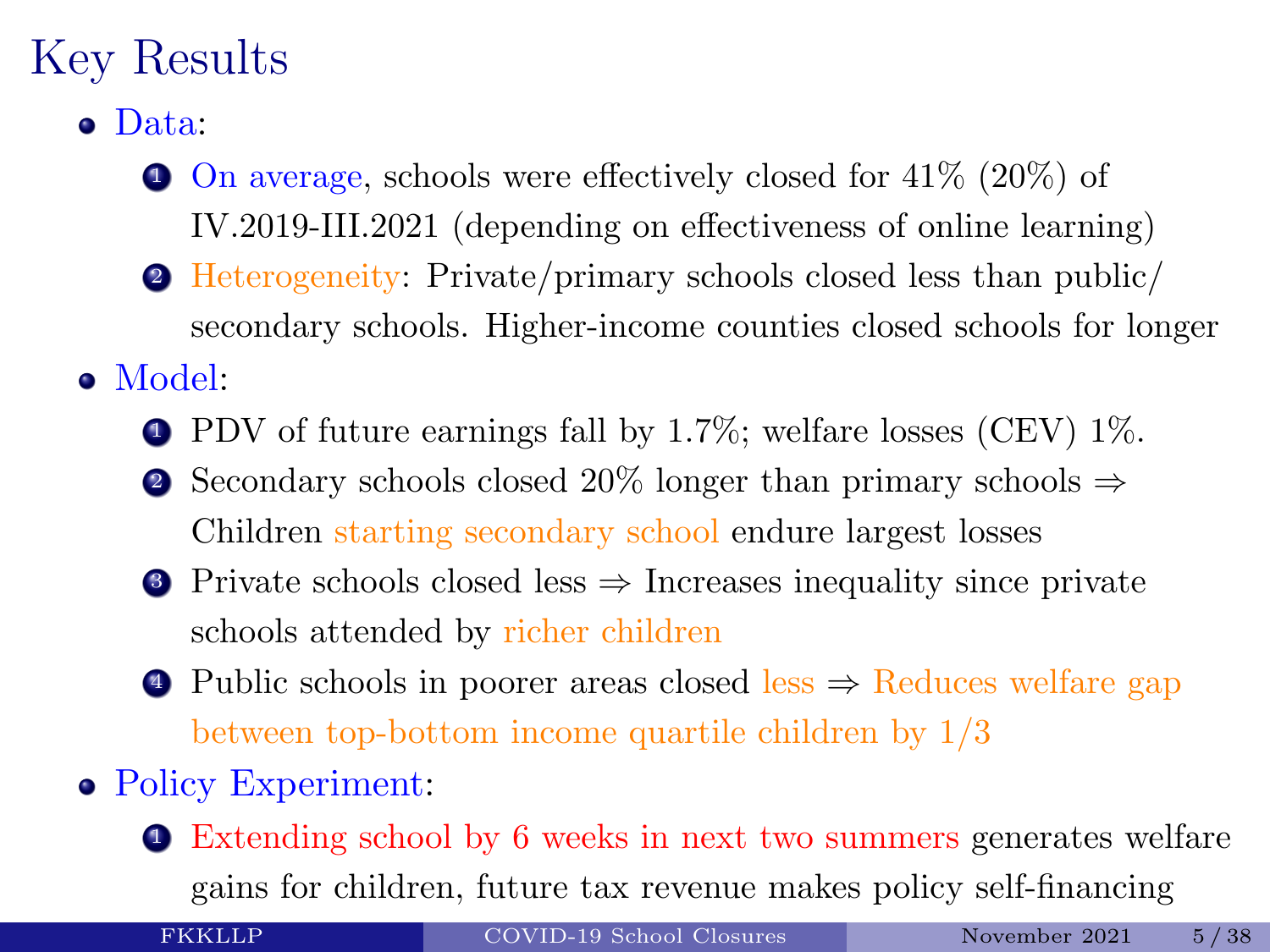### Related Literature

- Very large literature on the economic and health impacts of COVID-19 lockdowns...
	- <sup>I</sup> Studies on optimal lockdown policies (but school closures ∈/ lockdown): Argente et al.(2020), Acemoglu et al. (2020), Glover et al. (2021), Brotherhood et al. (2020)
- Literature on structural modeling of human capital accumulation following Cunha et al. (2006), Cunha and Heckman (2007), Cunha et al. (2010)
	- ▶ Applications to the COVID-19 school closures: Agostinelli, Doepke, Sorrenti and Zilibotti (2020), Jang and Yum (2021)
- Studies using Safegraph data on school visits (but focus on spread of COVID-19): Chernozhukov et al. (2021), Bravata et al. (2021)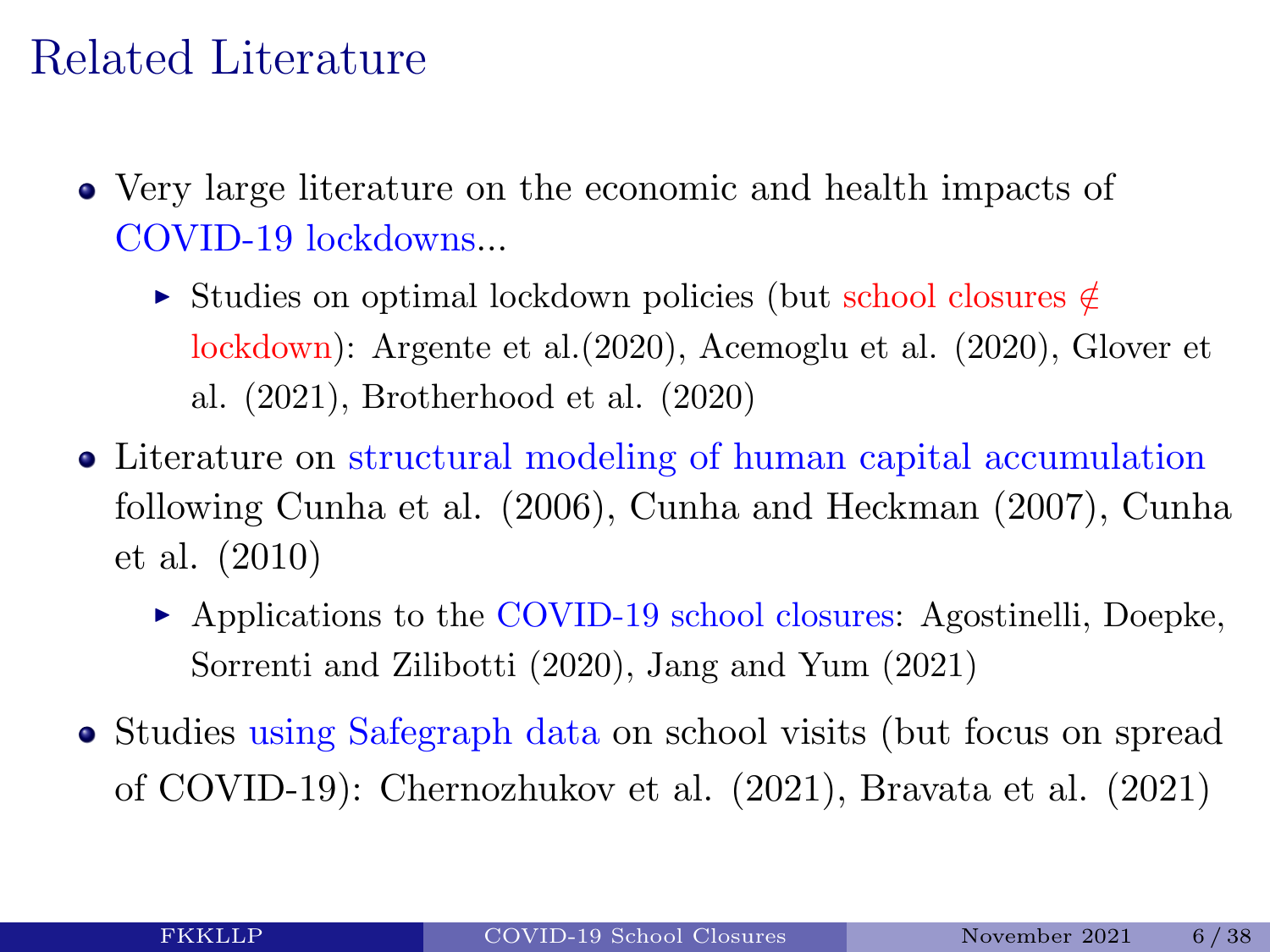### Data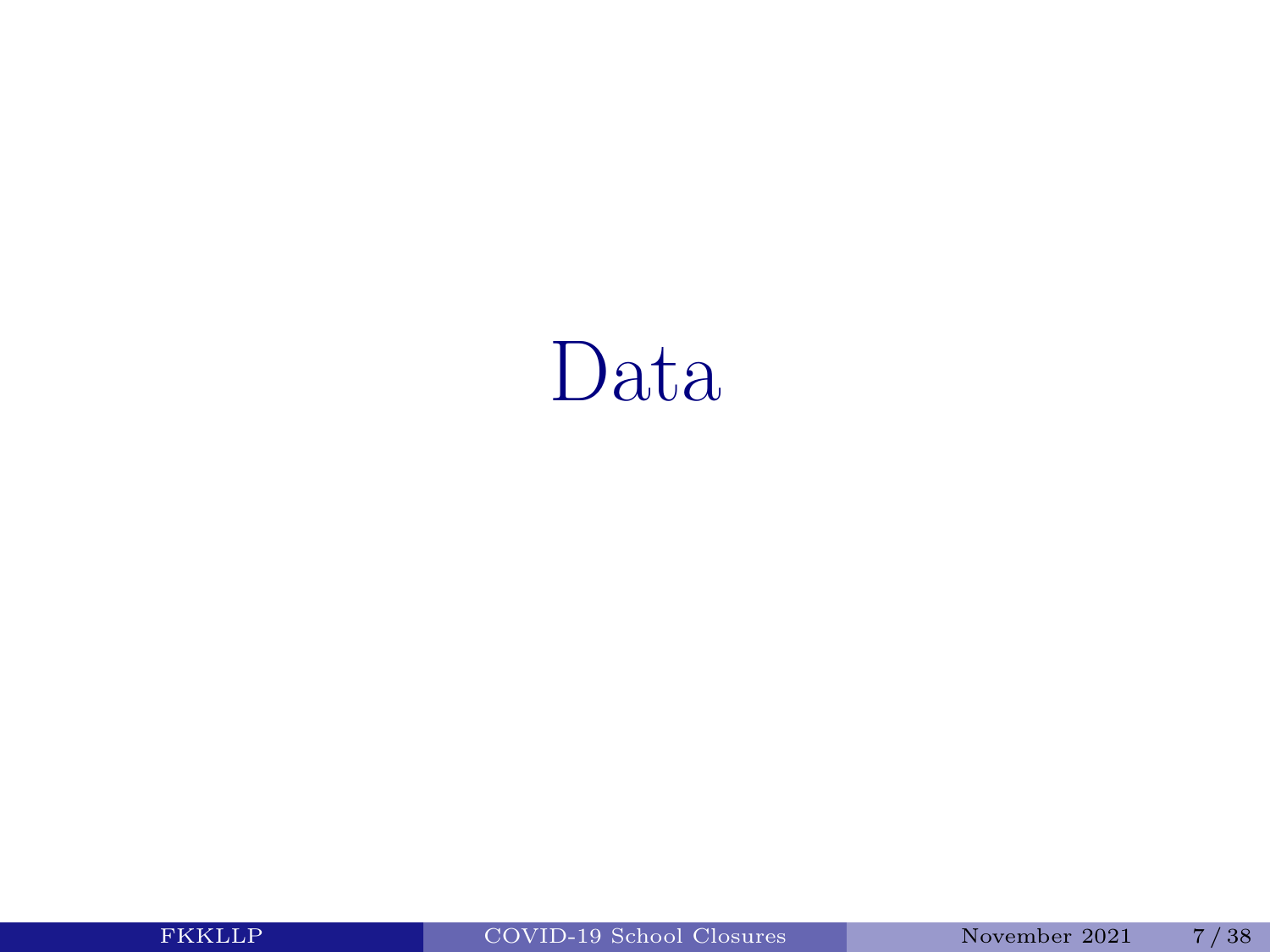### Measuring Extent and Distribution of School Closures

- Weekly visits constructed from cell phone data from Safegraph to elementary and secondary Schools ∼ 125K locations
- Match to National Center for Education Statistics data ⇒ (Universe of the ∼ 100K public schools) and Private School Survey ⇒ (representative survey of the ∼ 30K private & religious schools).
- Final data set is representative of the full set of elementary and secondary schools in the U.S.
- $\bullet$  Measure change in school j visits relative to pre-Covid average:

$$
d_{j,t} = \frac{v_{j,t} - \overline{v}_{j,0}}{\overline{v}_{j,0}} \times 100
$$

- $v_{i,t}$  = counts of visits to school j during week t (norm. by county-level counts of Safegraph devices)
- $\blacktriangleright \overline{v}_{i,0}$  = average of  $v_{i,t}$  from November 2019 through February 2020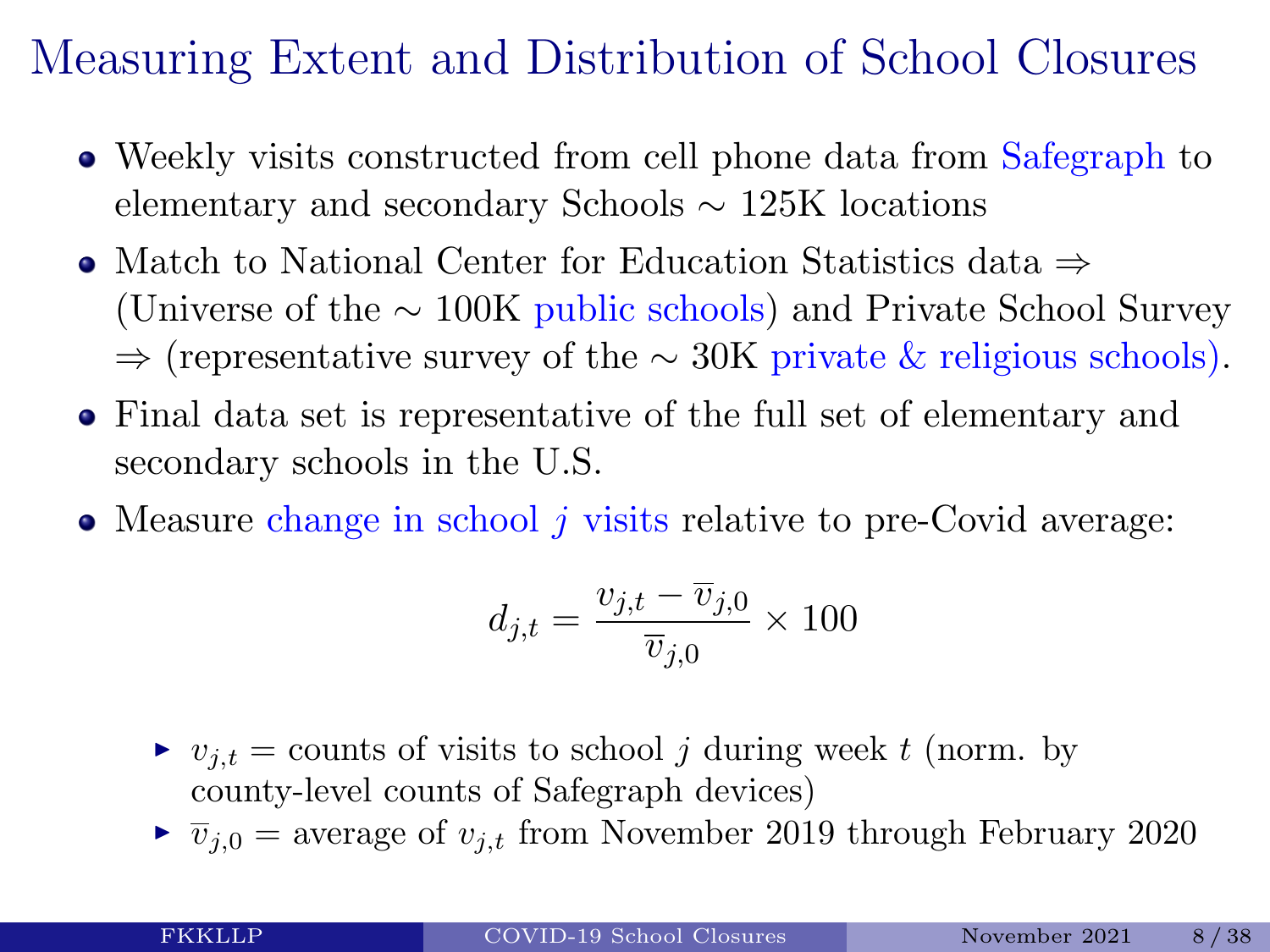### Distribution of Changes in School Visits (Rel. to 2019)

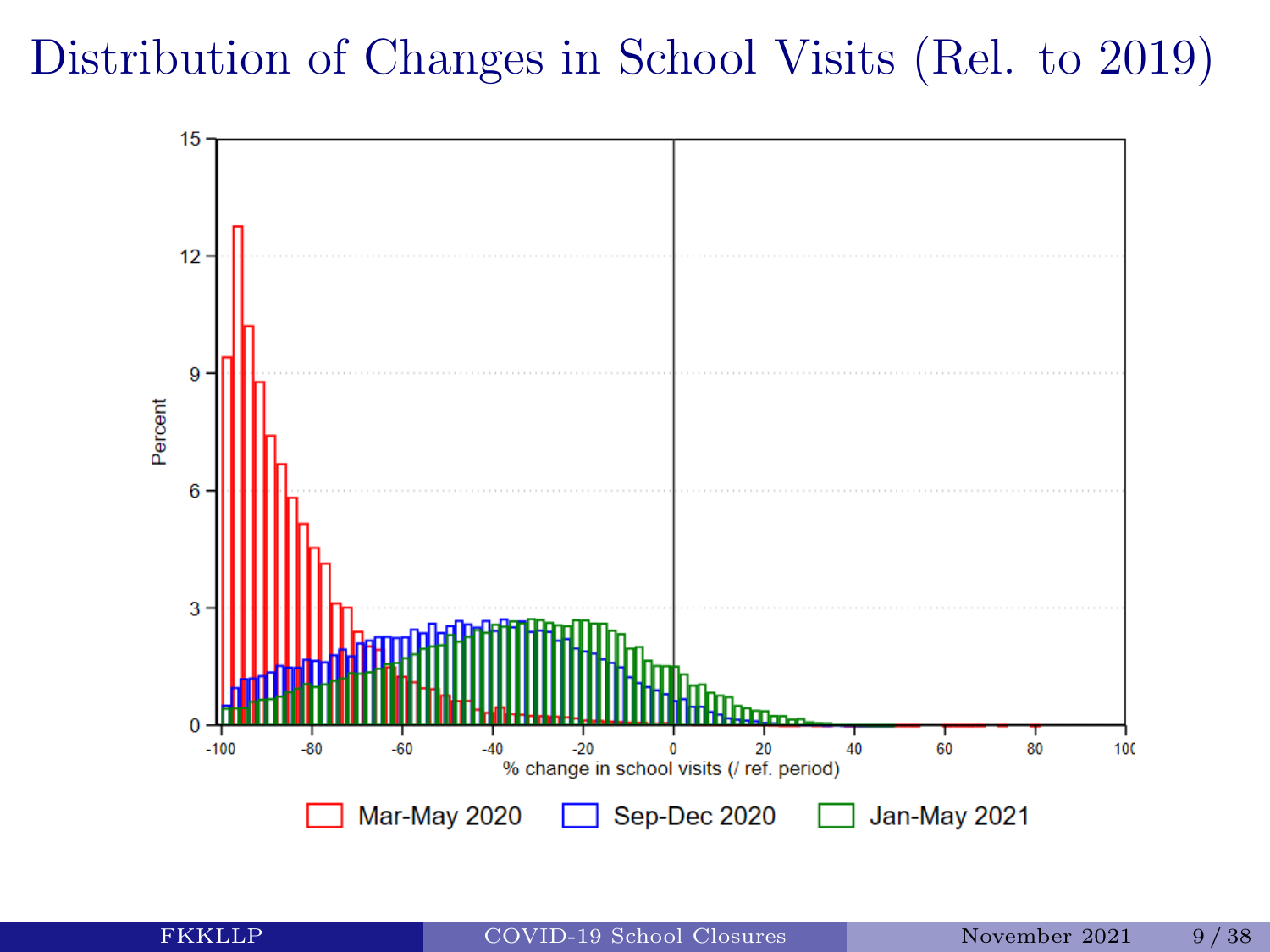### School Closures in the U.S. in 2020



Figure: Avg. change (from 2019) in school visits by county: March-May 2020



Figure: Avg. change (from 2019) in school visits by county: Sept.-Dec. 2020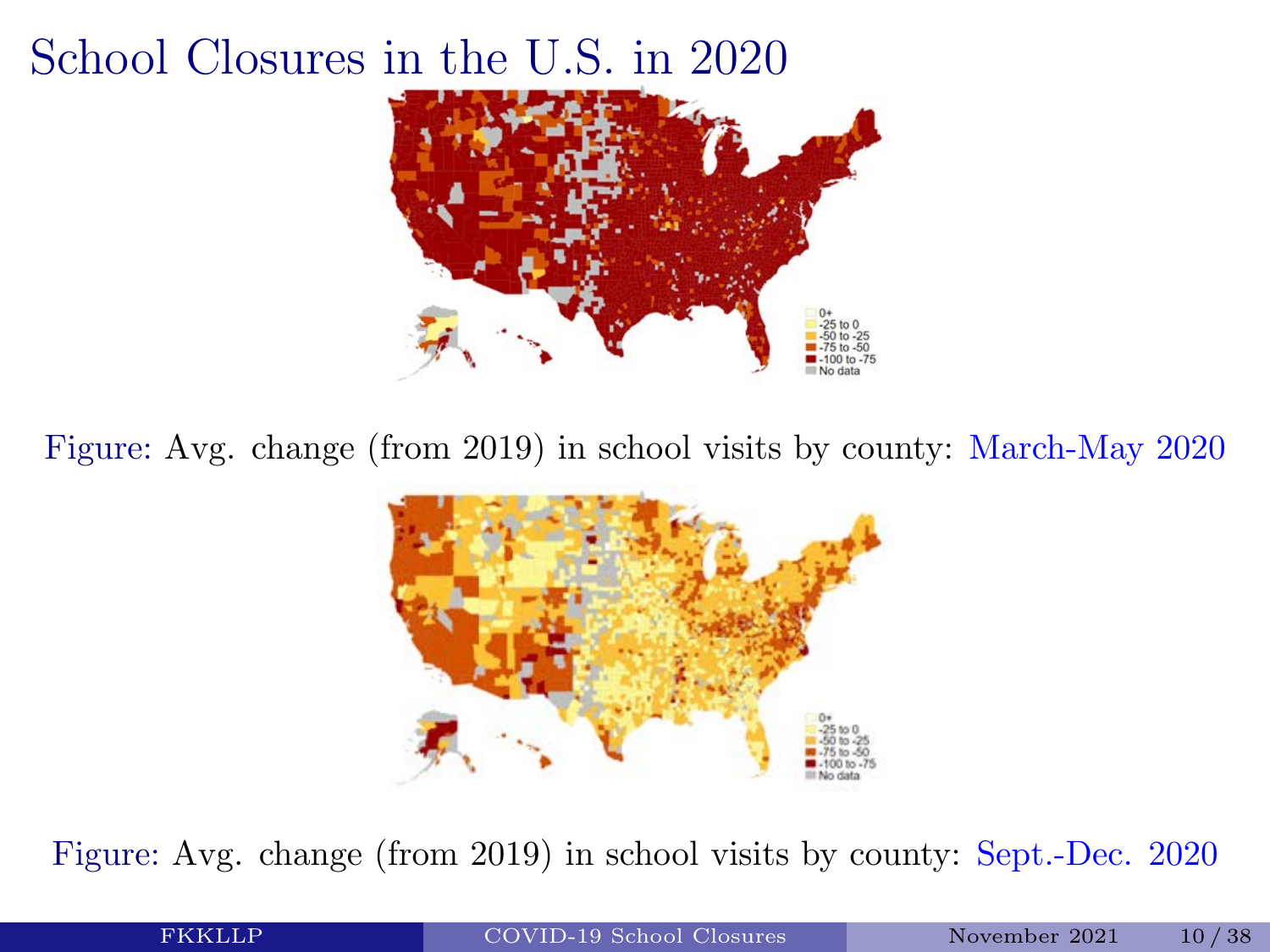### Mapping School Visits into Schooling Time

- Construct fraction of school year from Burbio school tracker data that a county spends in traditional, hybrid, online learning mode.
- Estimate mapping between school visits from Safegraph and Burbio learning mode lengths at the county level.
- Use regression coefficients (and assumption on relative productivity on virtual learning) to construct effective schooling time at the individual school level between September 2019 and August 2021 (as share of 72 school weeks over two-year period).
- Share of schooling time missed is the crucial input for model-based thought experiments.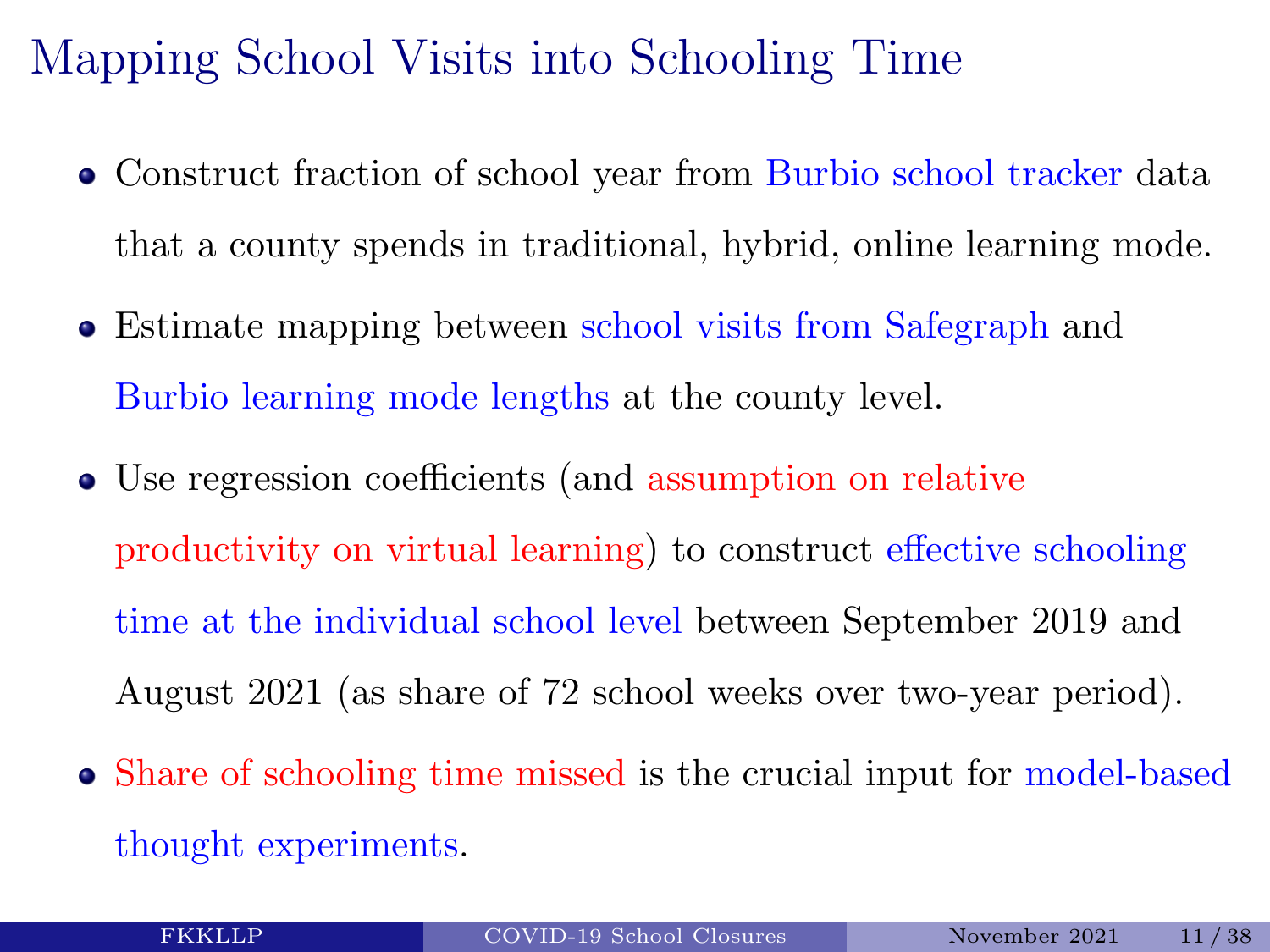### Estimates of Effective Schooling Time (Share of Total, over 2 School Years)

|                 |      | Without virtual learning |           |  |  |  |  |
|-----------------|------|--------------------------|-----------|--|--|--|--|
|                 | All  | Elementary               | Secondary |  |  |  |  |
| All             | 59.2 | 62.2                     | 52.3      |  |  |  |  |
| Public schools  | 58.5 | 62.0                     | 51.7      |  |  |  |  |
| Private schools | 65.9 | 66.2                     | 62.1      |  |  |  |  |
|                 | All  | Elementary               | Secondary |  |  |  |  |
| Top $25\%$ inc. | 54.5 | 58.0                     | 46.8      |  |  |  |  |
| Bot. 25% inc.   | 63.9 | 66.6                     | 58.2      |  |  |  |  |

 $\bullet$  If virtual instruction is  $50\%$  as effective as in-person, similar qualitative patterns but differences become smaller.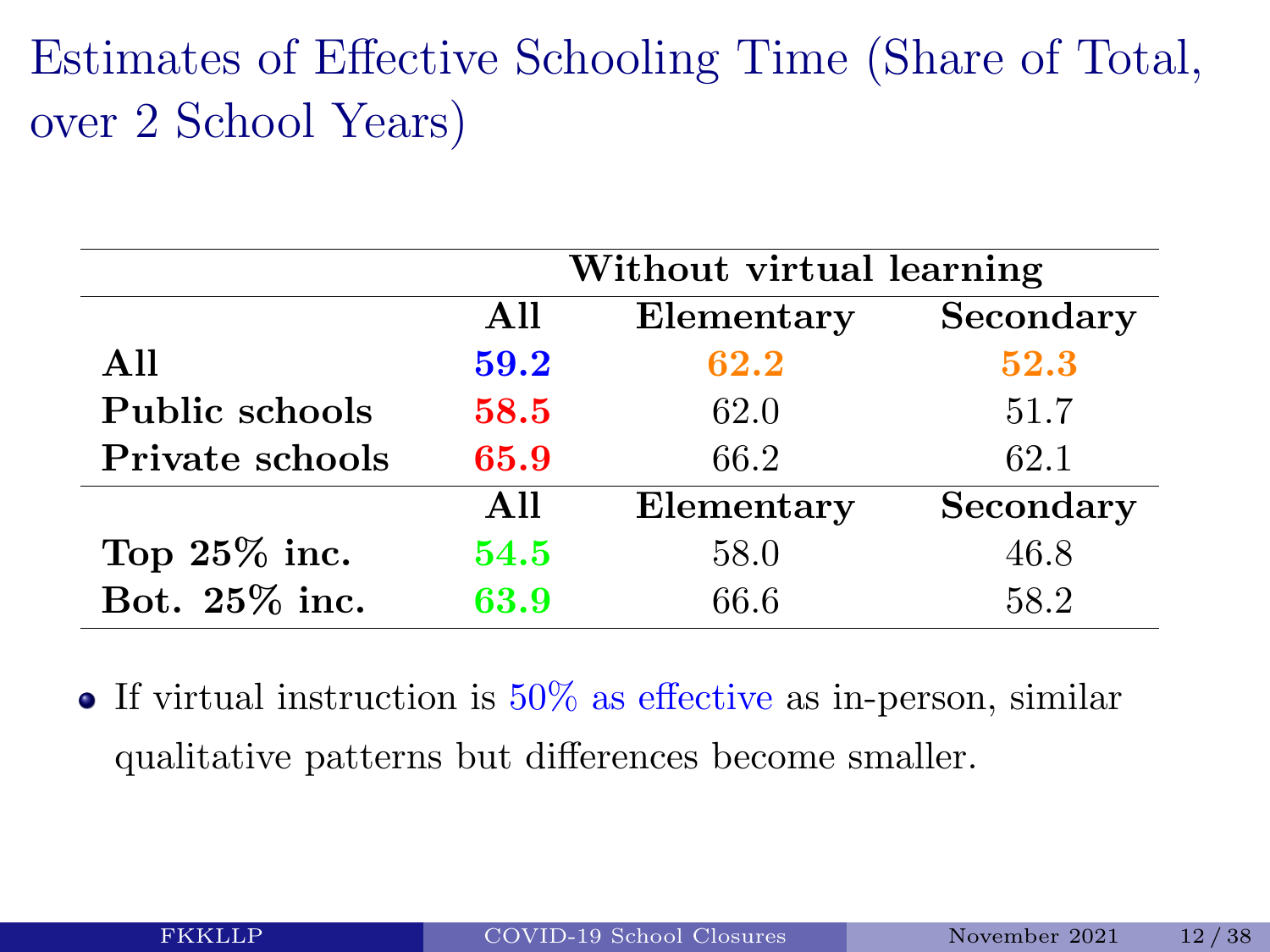## Quantitative Model

#### Based on Fuchs-Schündeln, Krueger, Ludwig and Popova (2021)

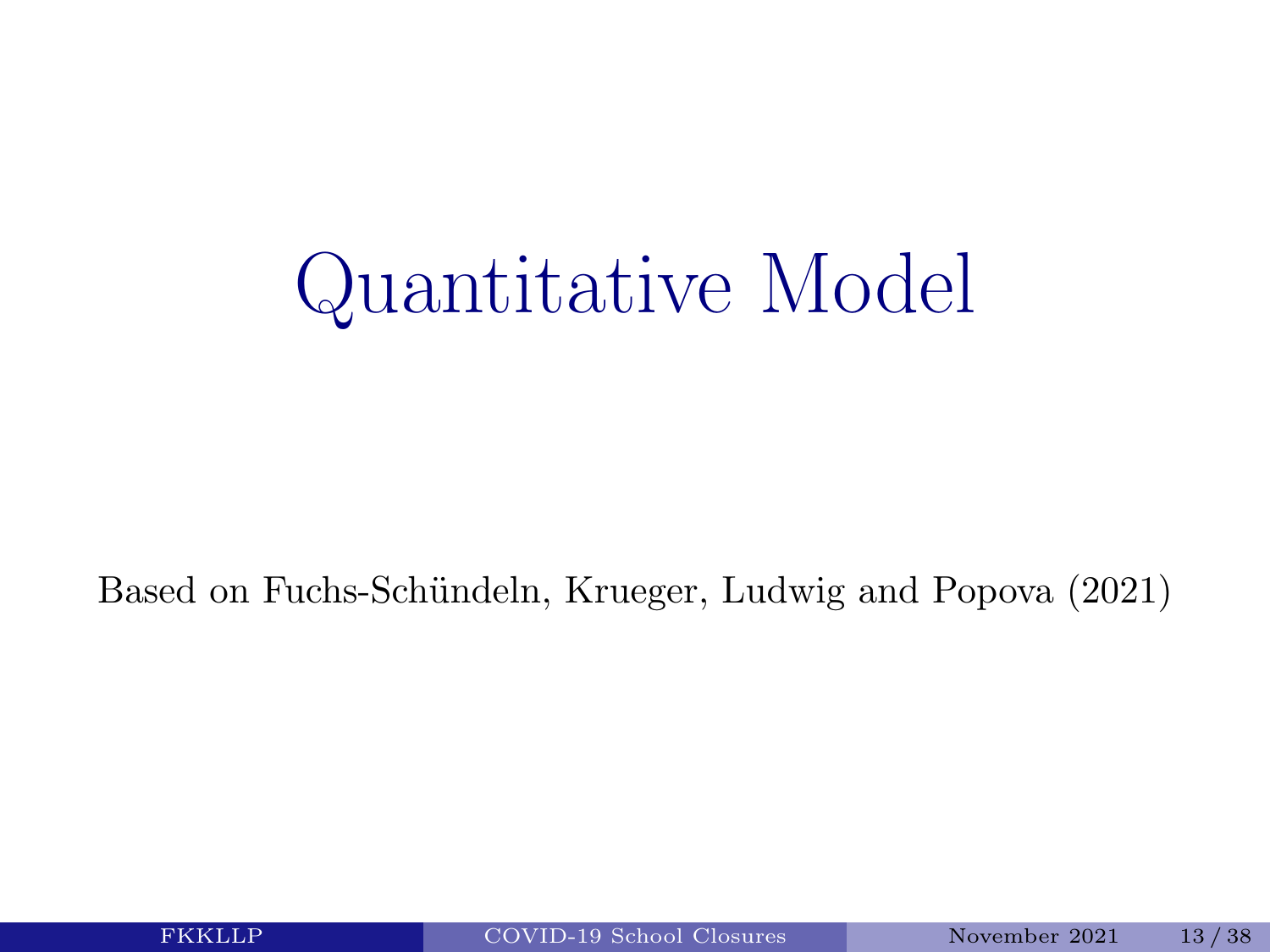### Economic Model: Overview

- One parent generation and one child generation, living through full life cycle in partial equilibrium
- When children are part of the household, parents make all economic decisions, including
	- $\triangleright$  Whether to send child to public or private school
	- $\triangleright$  Private resource and time investment into school children
	- $\blacktriangleright$  Inter-vivos transfers
- Child human capital accumulation depends on parental and schooling inputs
- Equipped with human capital and inter-vivos transfers an adolescent decides on higher education (high-school, college)
- Covid-19 school closures: decline in school input measured in data FKKLLP [COVID-19 School Closures](#page-0-0) November 2021 14/38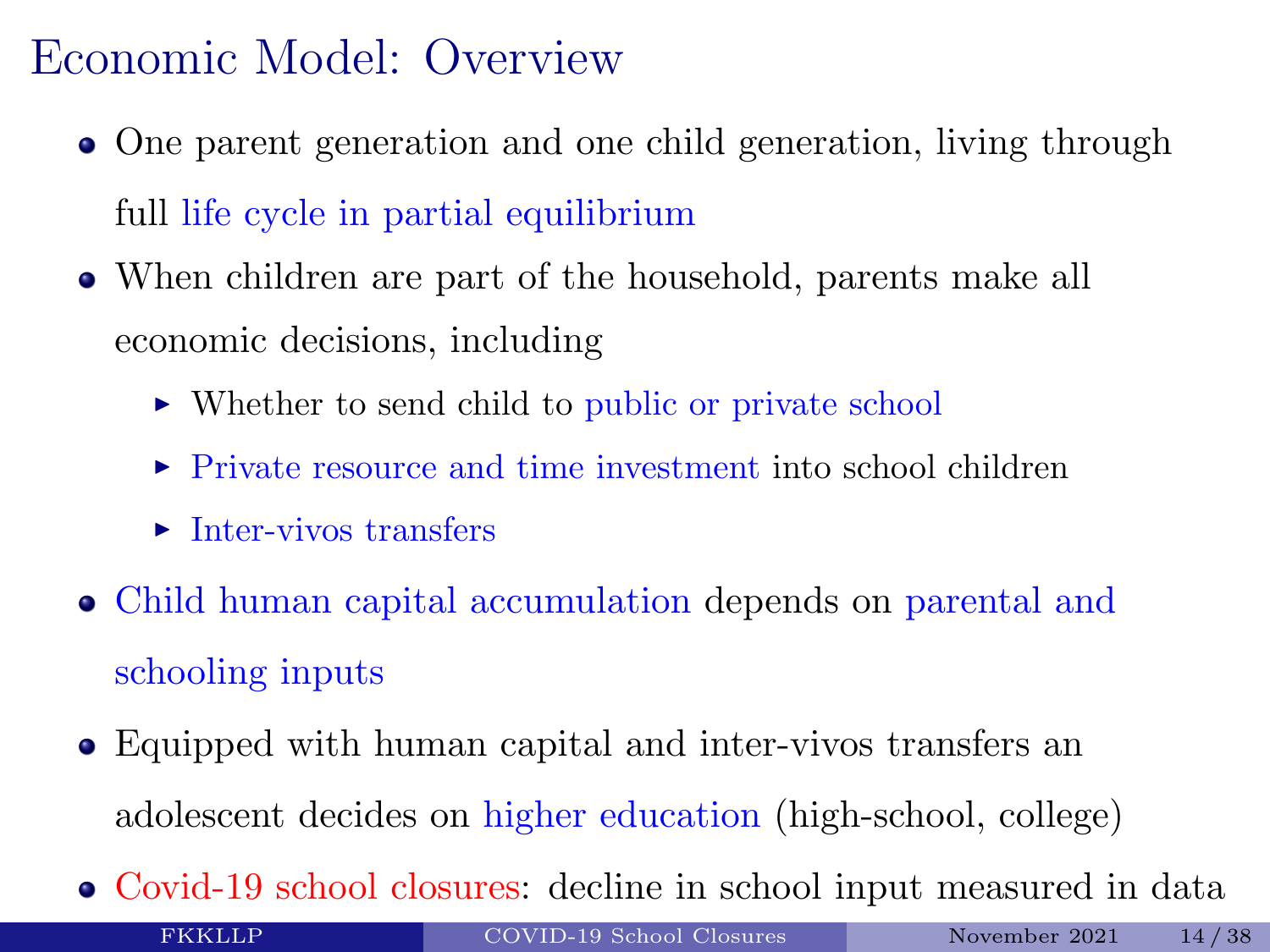### Individual State Variables (Household Heterogeneity)

| State Var.     | Values                                           | Interpretation     |
|----------------|--------------------------------------------------|--------------------|
| k <sub>i</sub> | $k \in \{ch, pa\}$                               | Generation         |
| m              | $m \in \{si, ma\}$                               | Marital Status     |
| $\dot{j}$      | $j \in \{0, 1, \ldots, J\}$                      | Model Age          |
| $\overline{a}$ | $a \geq -a(j, e, k)$                             | Assets             |
| S              | $s \in \{pu, pr\}$                               | School Type        |
| h,             | $h\geq 0$                                        | Human Capital      |
| $\epsilon$     | $e \in \{no, hi, co\}$                           | Tertiary Education |
| η              | $\eta \in \{\eta_l, \eta_h\}$                    | Pers. Prod. Shock  |
| ε              | $\varepsilon \in {\varepsilon_l, \varepsilon_h}$ | Trans. Prod. Shock |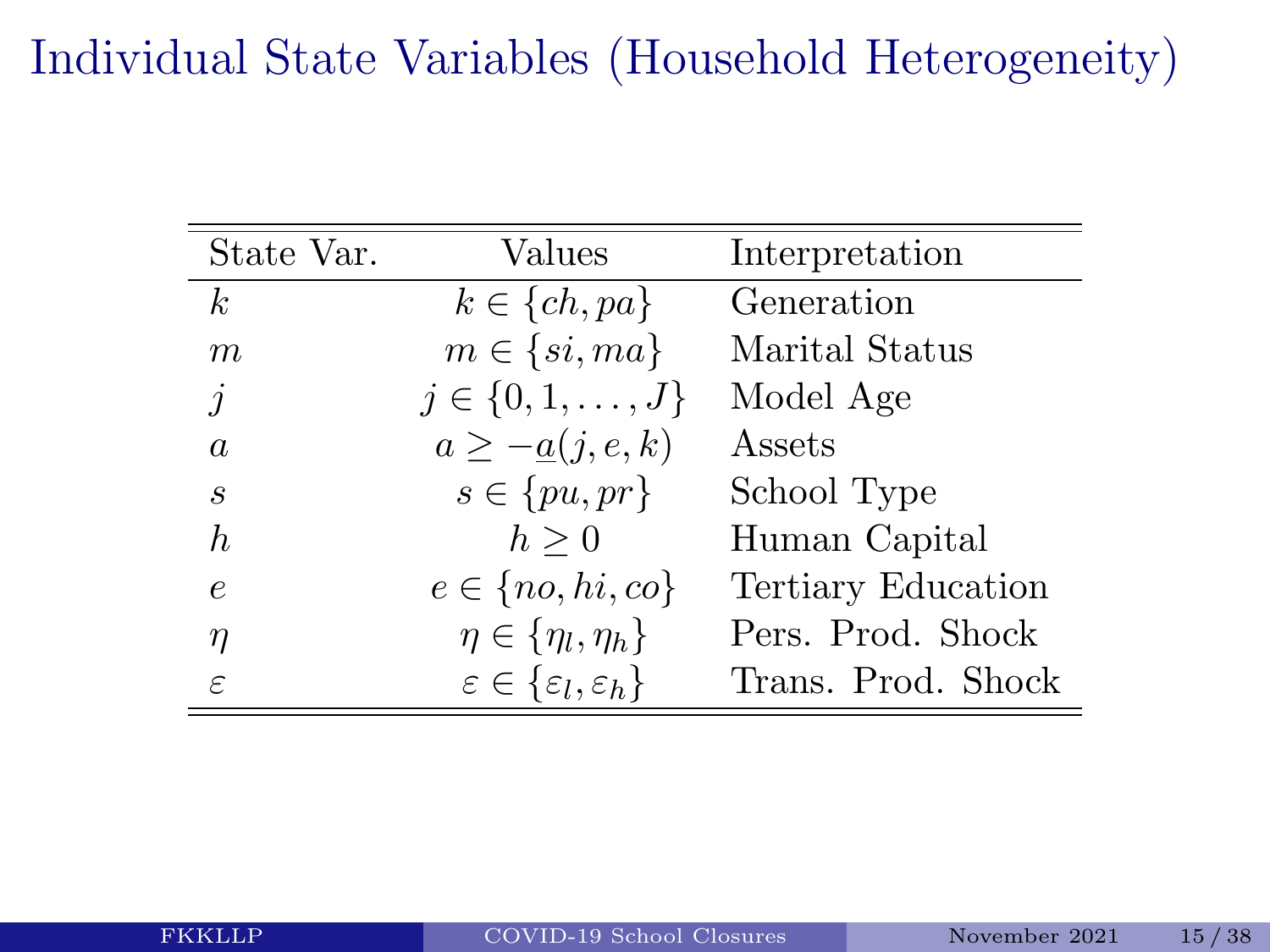### Individual Choices

| Dec. Var.                   | Values                   | Decision Period  | Interpretation       |
|-----------------------------|--------------------------|------------------|----------------------|
| $\mathcal{C}$               | c > 0                    | $j \geq j_a$     | Consumption          |
| a'                          | $a' \geq -a(j, e, m, k)$ | $j \geq j_a$     | Assets               |
| $\mathcal{S}_{\mathcal{S}}$ | $s \in \{pu, pr\}$       | $j=j_f$          | School Type          |
| $i^{t}$                     | $i^t > 0$                | when child in hh | Time Investment      |
| $i^{m}$                     | $i^m > 0$                | when child in hh | Resource Investment  |
|                             | b > 0                    | $j = j_f + j_a$  | Inter-vivos Transfer |
| $\epsilon$                  | $e \in \{no, hi, co\}$   | $j=j_a$          | Tertiary Education   |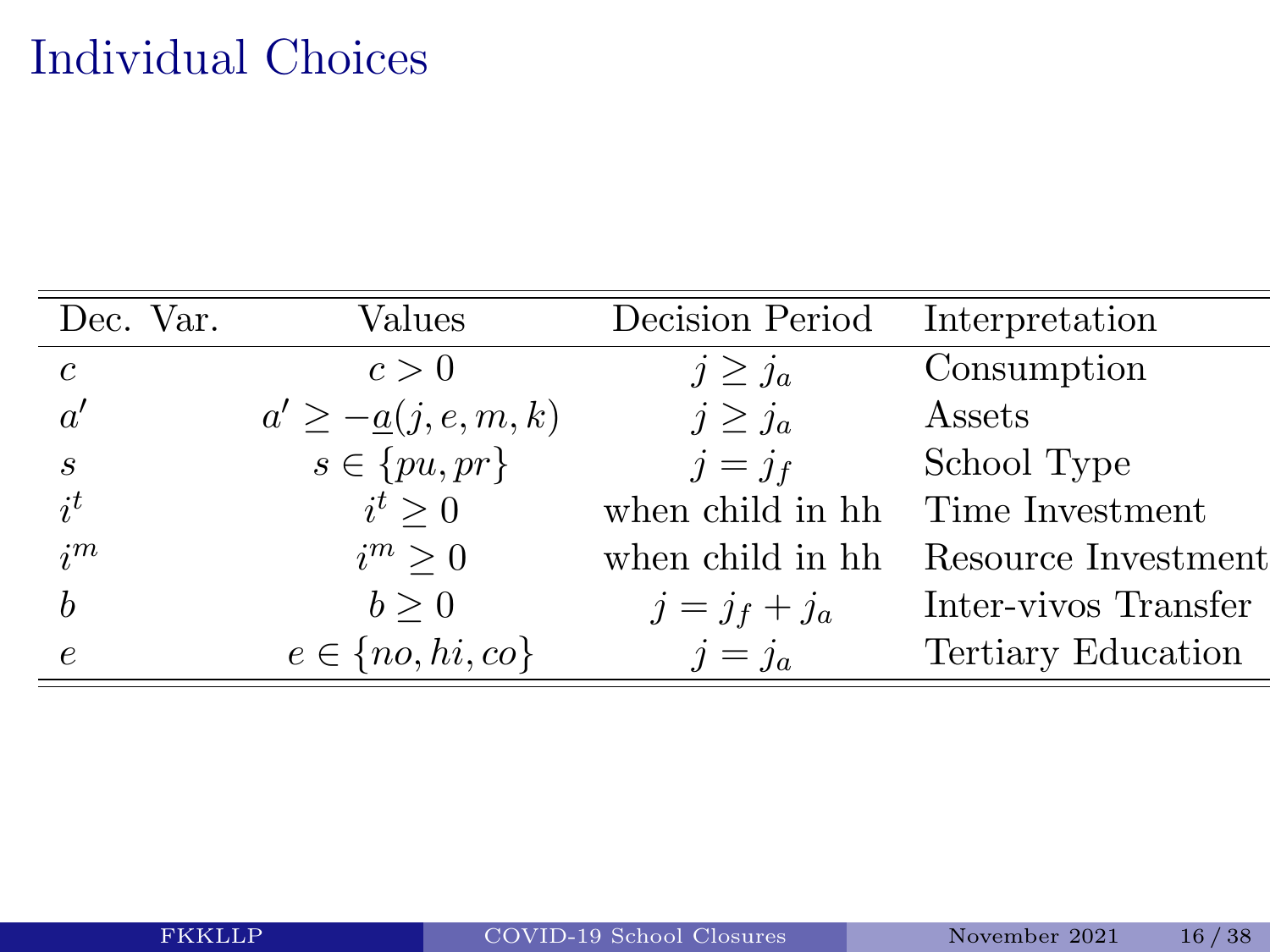### Model in a Nutshell (I): Life-Cycle of Parents

|                     |                          | el in a Nutshell (I): Life-Cycle of Parents                                                                  |  |
|---------------------|--------------------------|--------------------------------------------------------------------------------------------------------------|--|
| <b>Initial</b>      | <b>Children</b><br>Leave | <b>Earnings while Working</b><br>wage w εη ε until retirement<br>working time I(m) depends on marital status |  |
| <b>Distribution</b> | Household                |                                                                                                              |  |

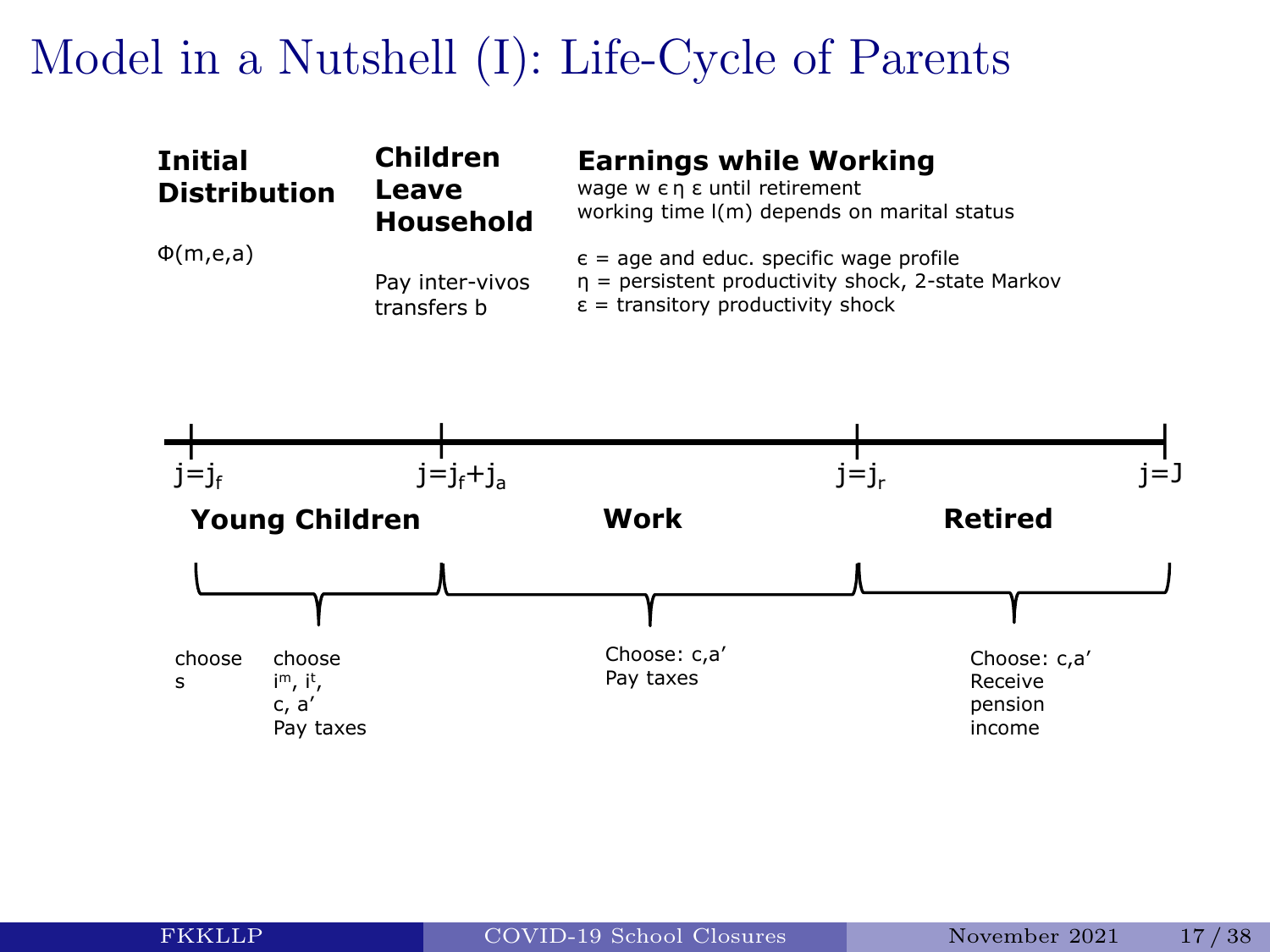### Model in a Nutshell (II): Life-Cycle of Children

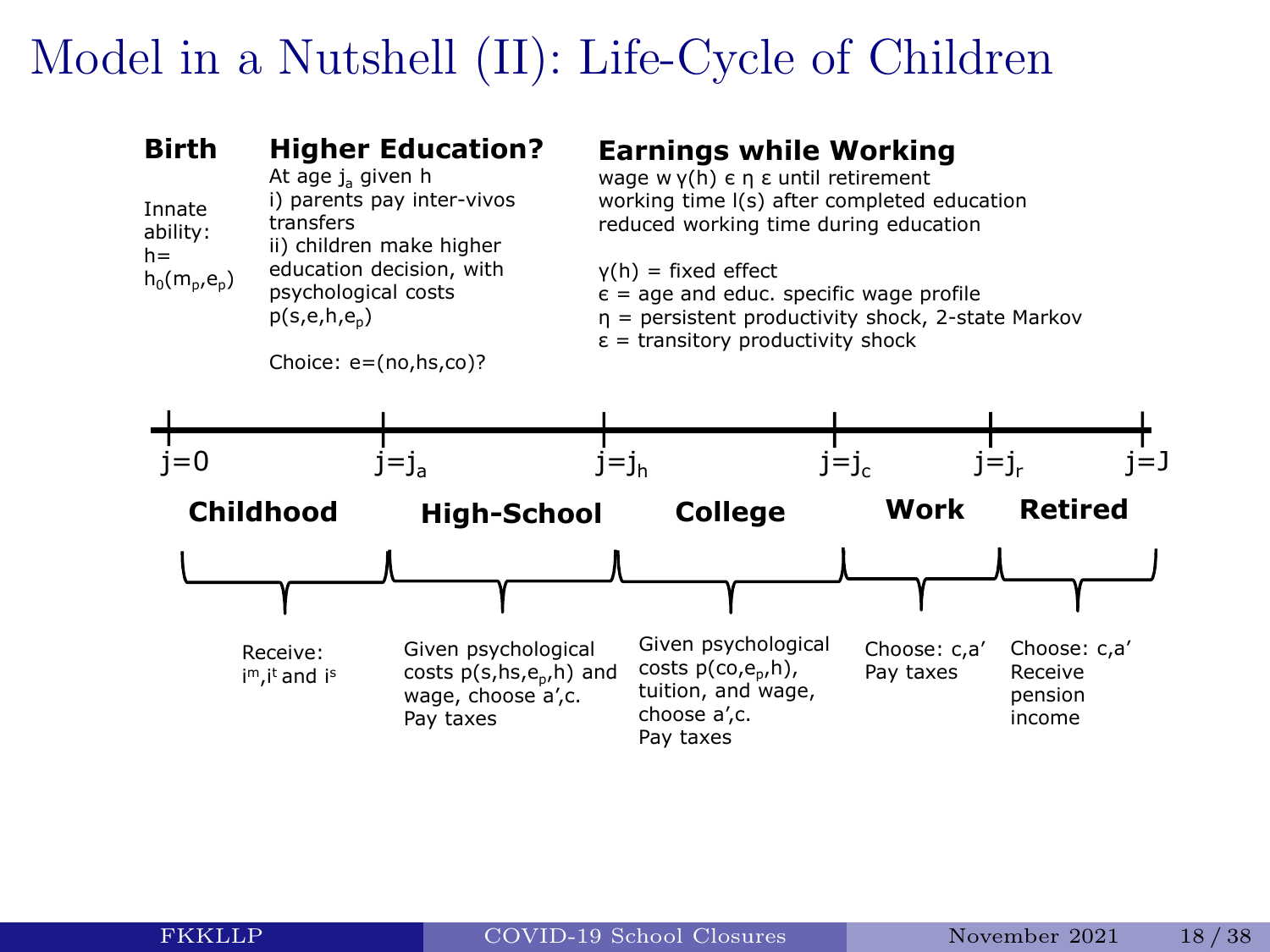### Human Capital Production Function for Children

• Human capital accumulation during childhood

$$
h' = g(j, s, h, i)
$$

$$
i = i(im, it, is)
$$

- $i: \text{age}; s: \text{school type}; h: \text{human capital}$
- $i<sup>m</sup>$ : parental resource investment;  $i<sup>t</sup>$ : parental time investment i s : schooling
- Properties of  $g(\cdot)$  (Cunha and Heckman, 2007)
	- $\blacktriangleright$  Multiple nests with imperfect substitutability between  $h, i^m, i^t, i^g$ .
	- ► Self-productivity of human capital:  $\frac{\partial h'}{\partial h} = \frac{\partial g(j,s,h,i)}{\partial h} > 0$ .
	- ► (Dynamic) complementarity between h and i:  $\frac{\partial^2 g(j,s,h,i)}{\partial h \partial i} > 0$ .
- $\bullet$  Human capital h at age 16 affects:
	- $\blacktriangleright$  Psychological cost of higher education  $p(s, e, e_p, h)$
	- Individual permanent labor productivity  $\gamma(e, h)$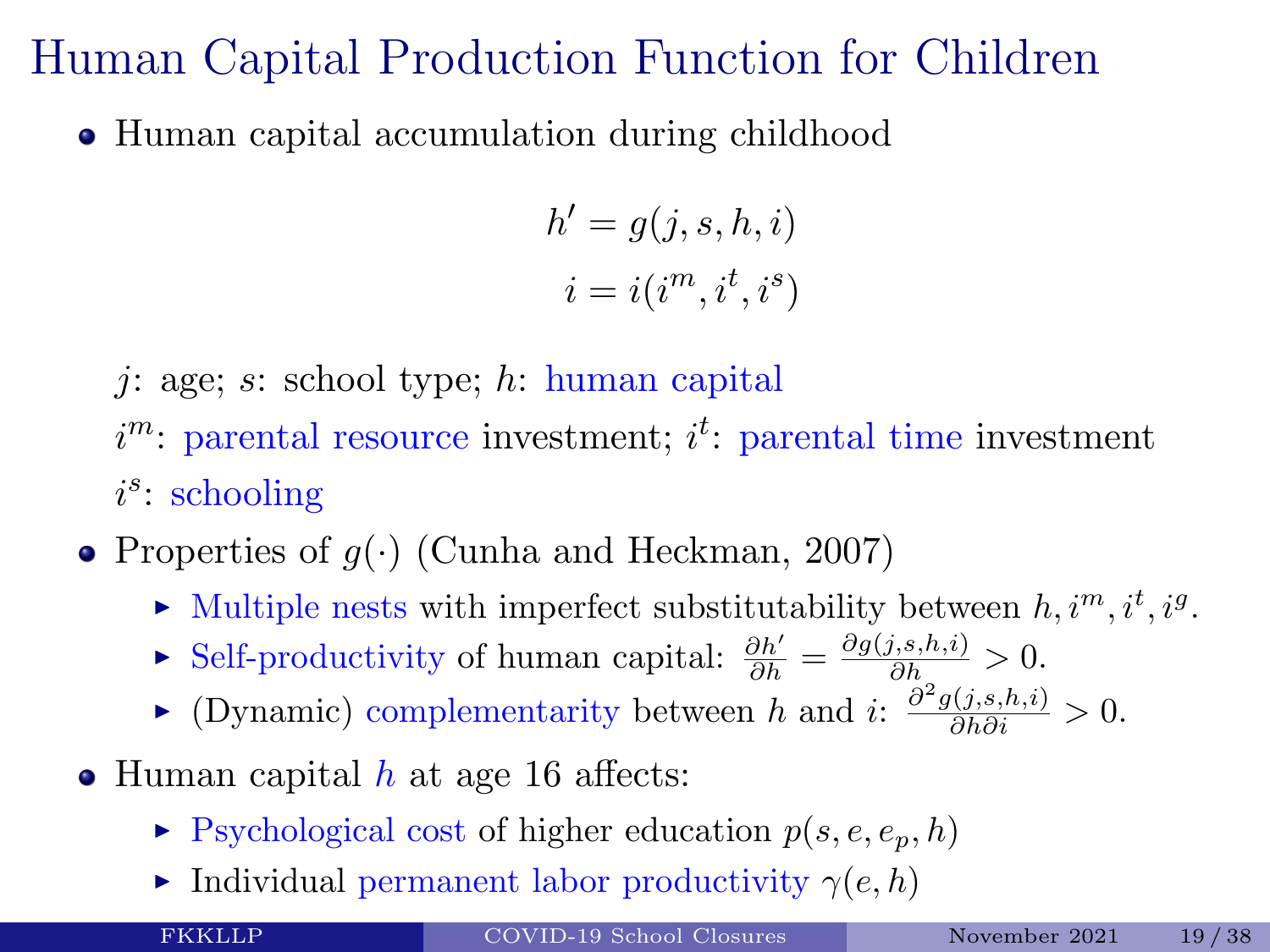### Calibration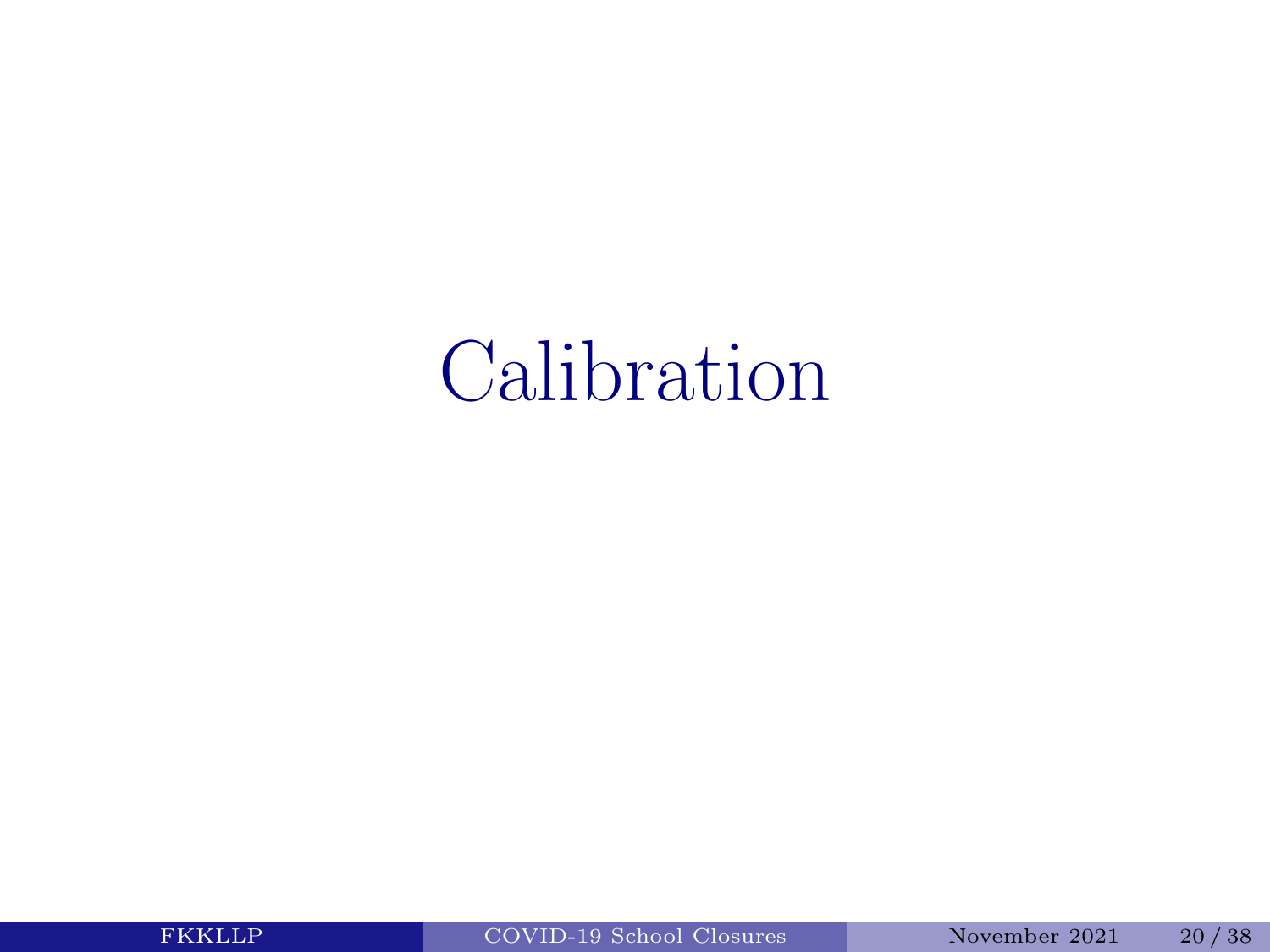### Calibration/Estimation: Initial Human Capital

- Distribution  $\Phi(m_p, e_p, a)$  of parents comes directly from PSID:
	- $\triangleright$  marital status:  $m_n \in \{si, ma\}$
	- $\blacktriangleright$  education:  $e_p \in \{no, hs, co\}$
	- $\triangleright$  asset quintiles: a

with  $\xi(m_p, e_p)$  children.

• Initial human capital of children:

$$
h_0 = \Phi(e_p, m_p)
$$

set to match PSID-CDS letter word test scores at age 4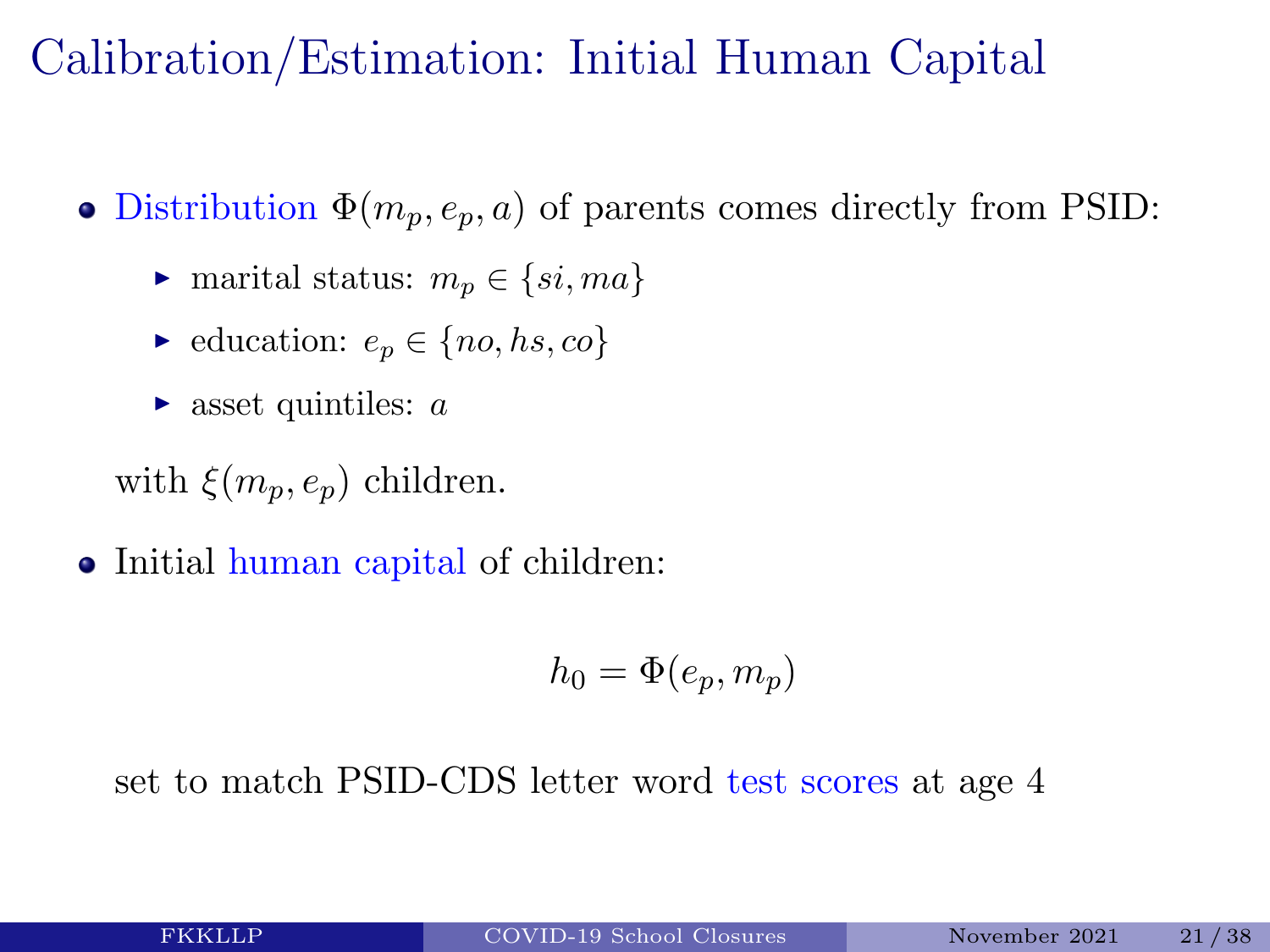### Initial Human Capital

| Marital Status and Educ of HH Head Avg. Score |    | Fraction of $h_0$ |
|-----------------------------------------------|----|-------------------|
| Single Low                                    | 35 | 0.843             |
| Single Medium                                 | 38 | 0.906             |
| Single High                                   | 46 | 1.107             |
| Married Low                                   | 39 | 0.945             |
| Married Medium                                | 41 | 0.984             |
| Married High                                  | 45 | 1.085             |

 $\bullet$  h<sub>0</sub> increasing in parental education

 $\bullet$  h<sub>0</sub> lower for single parents (exception:  $e_p = co$  parents)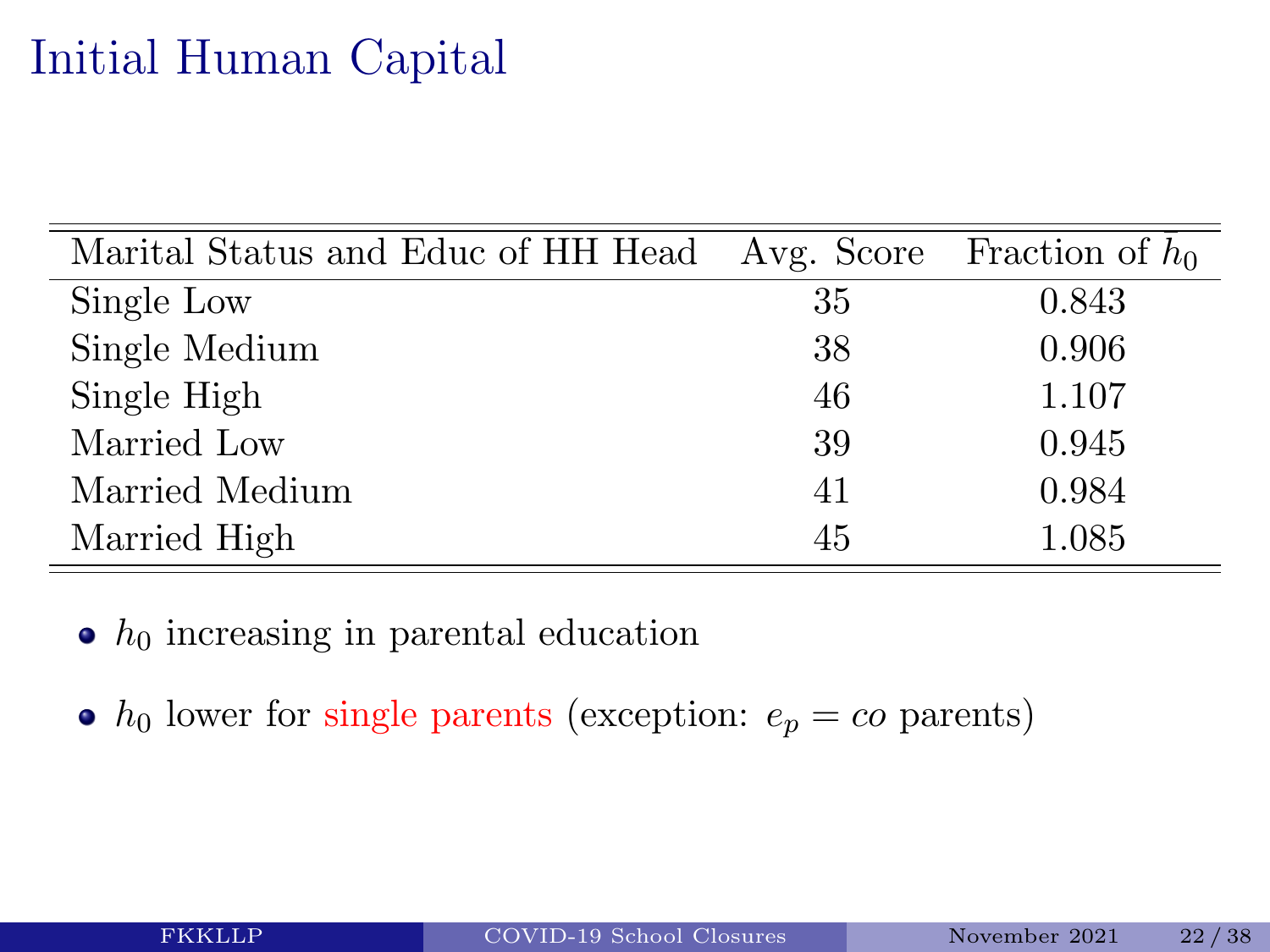#### Human Capital Process: Three Layers, Ages 4-14

$$
h'(h, i; j) = [\mathbf{h}]^{\kappa_j^h} [\mathbf{i}]^{(1-\kappa_j^h)}
$$

$$
\mathbf{i}(\mathbf{i}^\mathbf{s}, \mathbf{i}^\mathbf{p}; \mathbf{j}) = \bar{A} \left( \kappa_j^s \left[ \mathbf{B}^\mathbf{s} \mathbf{i}^\mathbf{s} \right]^{1-\frac{1}{\sigma^s}} + (1-\kappa_j^s) \left[ \mathbf{i}^\mathbf{p} \right]^{1-\frac{1}{\sigma^s}} \right)^{\frac{1}{1-\frac{1}{\sigma^s}}}
$$

$$
\mathbf{i}^\mathbf{p}(\mathbf{i}^\mathbf{m}, \mathbf{i}^\mathbf{t}; \mathbf{j}) = \left[ \mathbf{i}^\mathbf{m} \right]^{\kappa_j^m} \left[ \mathbf{i}^\mathbf{t} \right]^{(1-\kappa_j^m)}
$$

h

Elasticities taken from the literature:

$$
\blacktriangleright \sigma^h = 1 \text{ (Cunha et al. 2010)}
$$

$$
\blacktriangleright
$$
  $\sigma^s=2.43$  (Kotera/Seshadri 2017)

$$
\blacktriangleright \ \sigma^m = 1
$$
 (Lee/Seshadri 2019)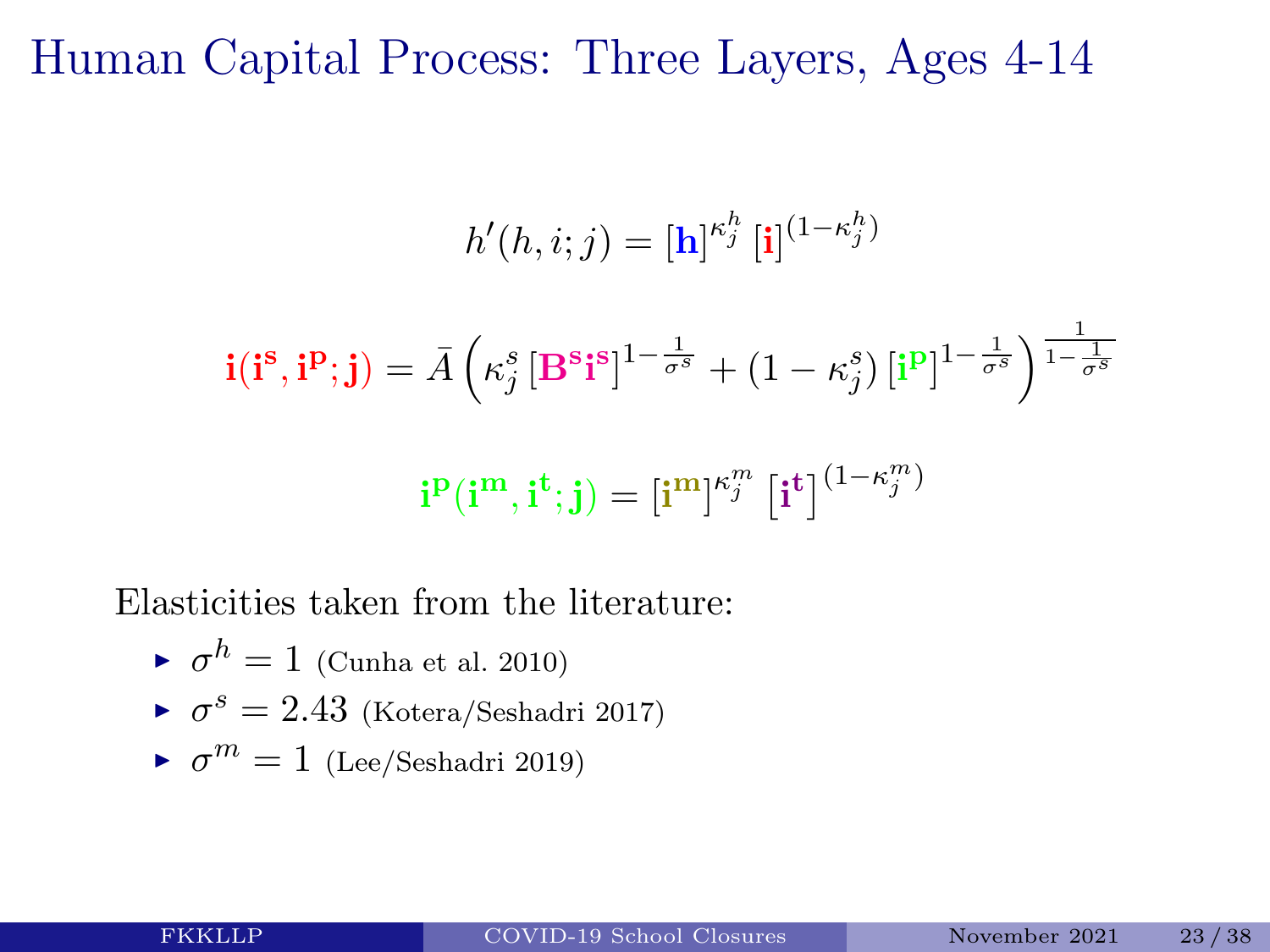#### Calibrated Age-Dependent Weights  $\kappa_i^h$  $_{j}^{h},\,\kappa_{j}^{m}$  $j^n$  and  $\kappa_j^g$ j



- Weight on schooling:  $\kappa_j^s = 0.676$  for age 6-14: (Kotera/Seshadri 2017)
- For children aged 4 calibrated:  $\kappa_0^s = 0.56$
- Targets for age-dependent weights  $\kappa_j^h$  on h and  $\kappa_j^m$  on private  $i^m$ : Age dependent time and money inputs by parents (PSID-CDS)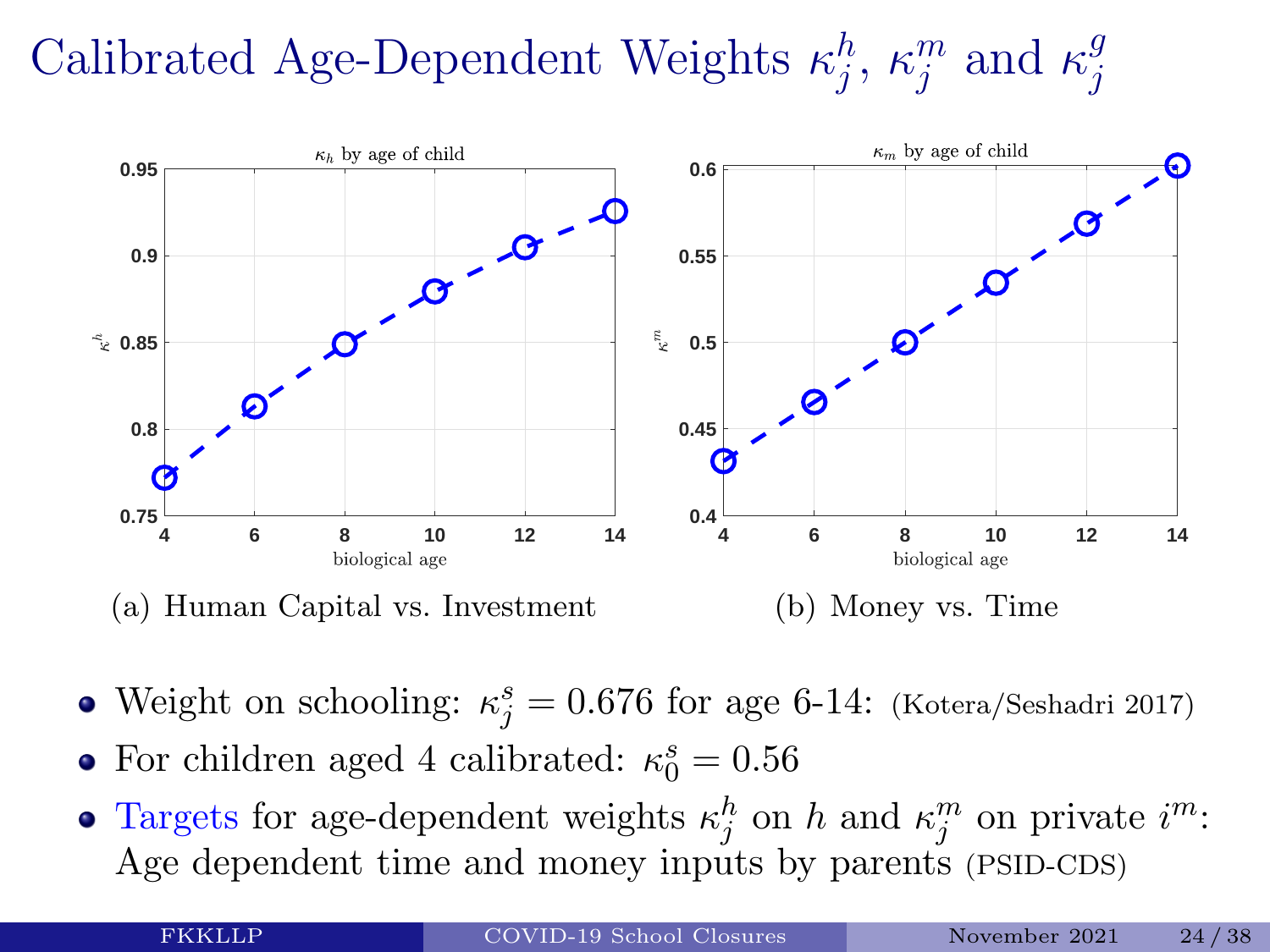### Labor Productivity depends on Human Capital and Education: Complementarity

• Human capital h and education e map into labor productivity  $\gamma$ :

$$
\ln(\gamma(e, h)) = \rho_0(e) + \hat{\rho}_1(e) \cdot \ln\left(\frac{h}{\bar{h}}\right)
$$

•  $\hat{\rho}_1(e)$  estimated on NLSY79 data (Abbott et al. 2019):

| Education Level       | Ability Gradient |
|-----------------------|------------------|
| less than high school | 0.351            |
| high school           | 0.564            |
| college               | 0.793            |

• Gradient on  $h$  increasing in  $e$ : Complementarity

[first stage parameters, second stage parameters](#page-0-1)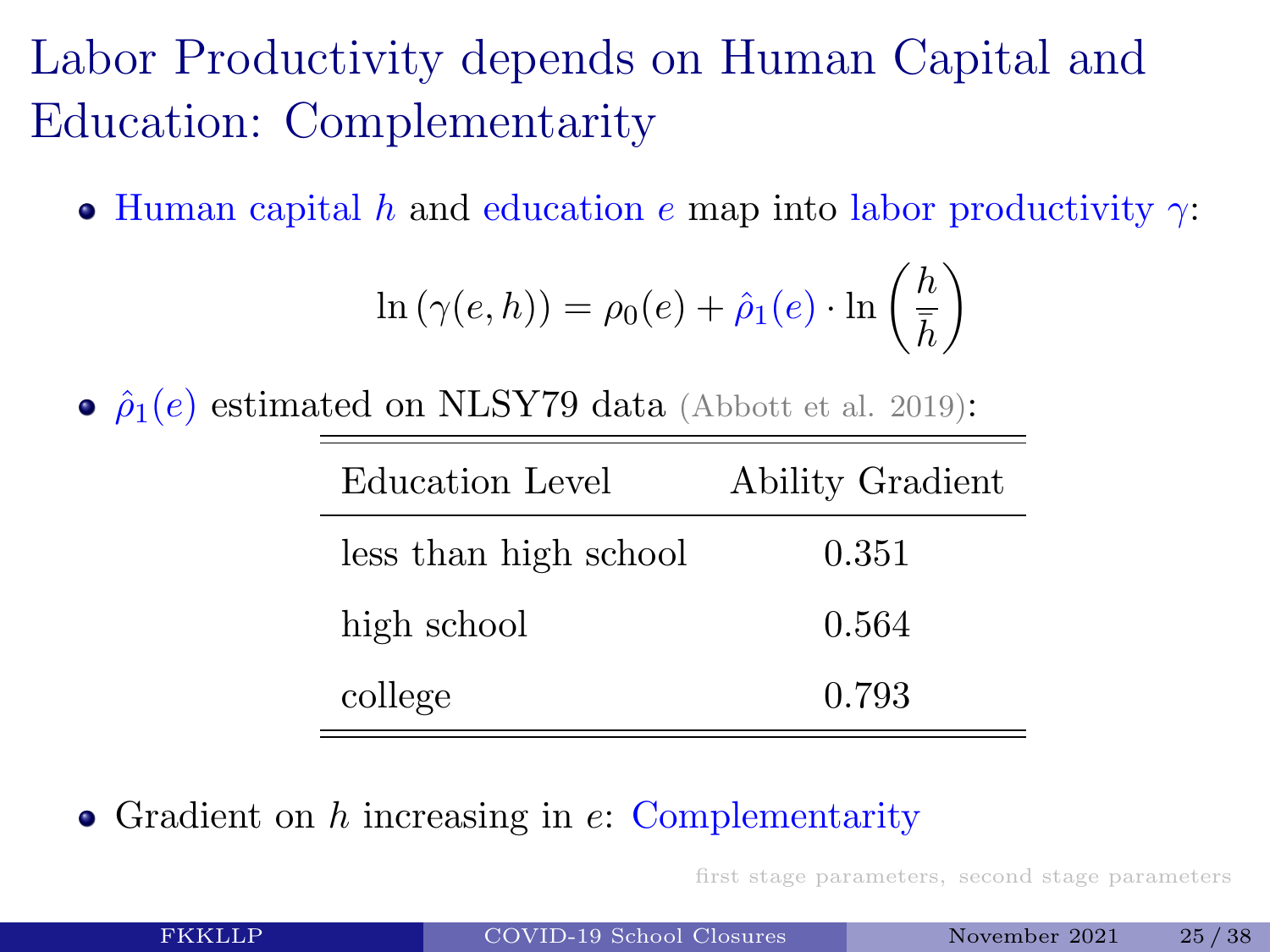# Thought Experiment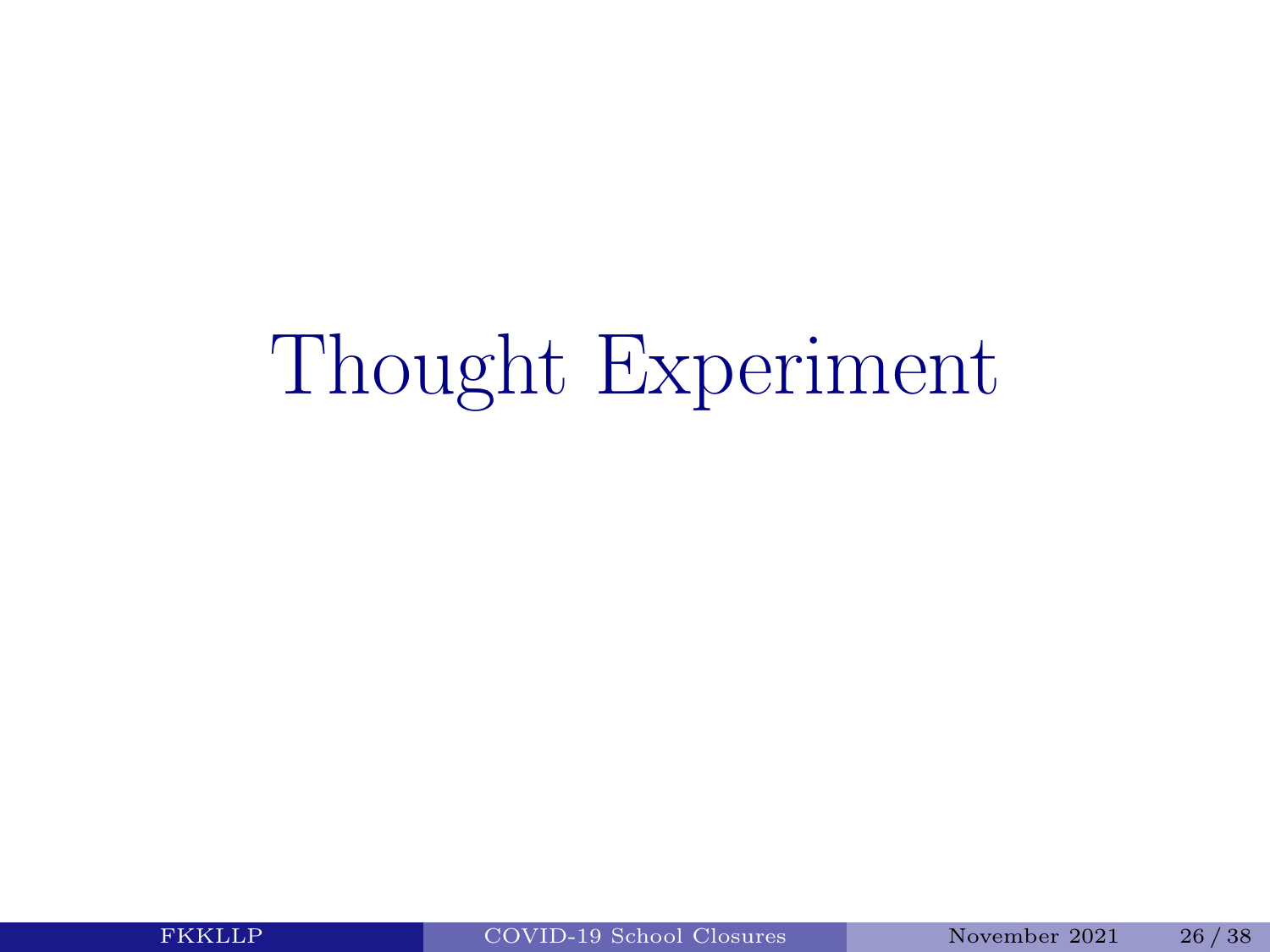#### The Covid-19 Shock

- Covid-19 crisis is an education crisis: temporary decline in schooling input  $i^g$  that differs by
	- $\blacktriangleright$  school type  $s \in \{pu, pr\}$
	- $\triangleright$  age *i* of child
	- $\blacktriangleright$  income of parent
- Shock is unexpected, but perfect foresight afterwards (MIT shock)
- Trace out effect on children higher education decisions, PDV of earnings, welfare and public finances
- Counterfactual policy intervention: extend schooling in next two summers.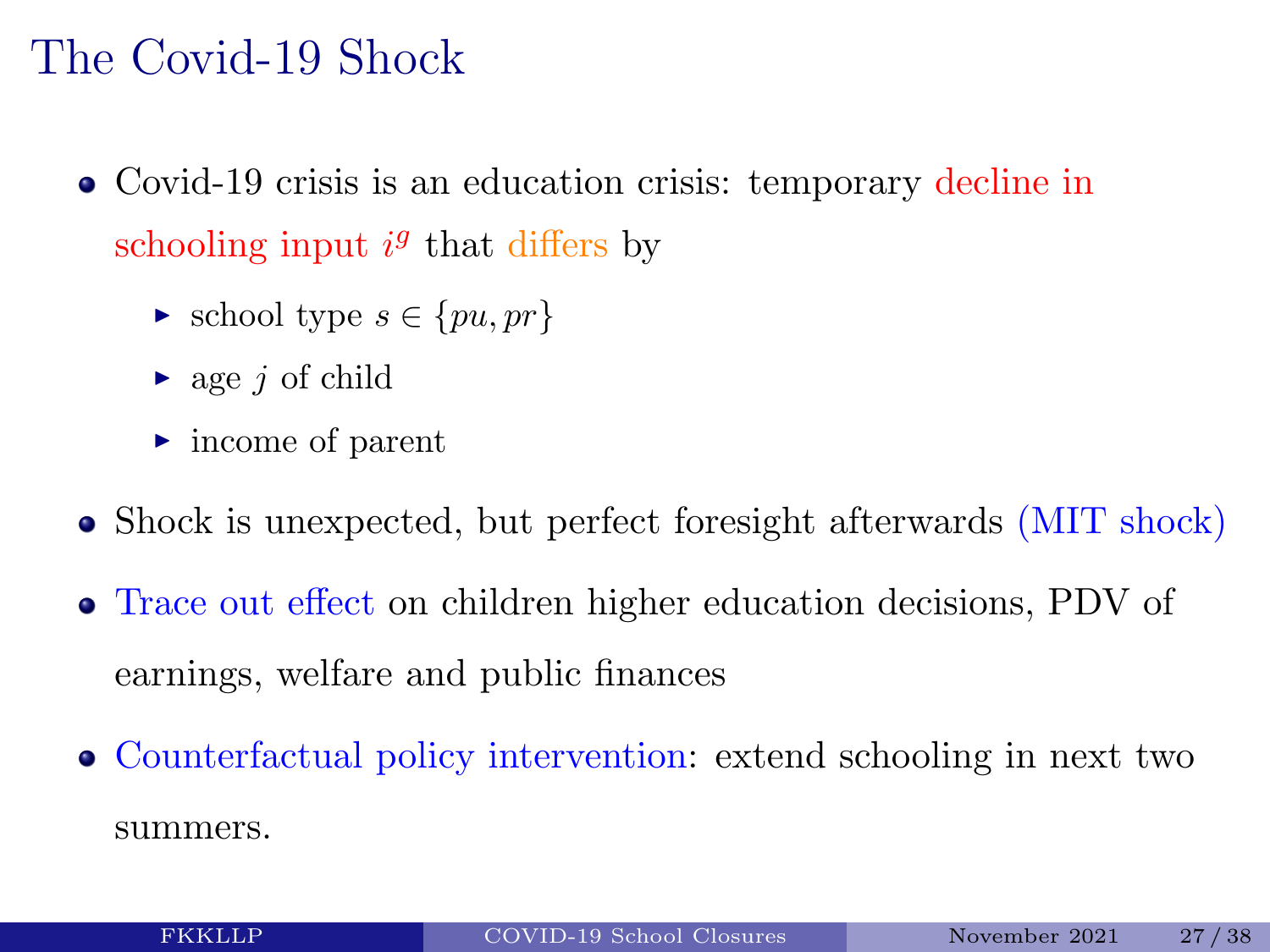### Main Results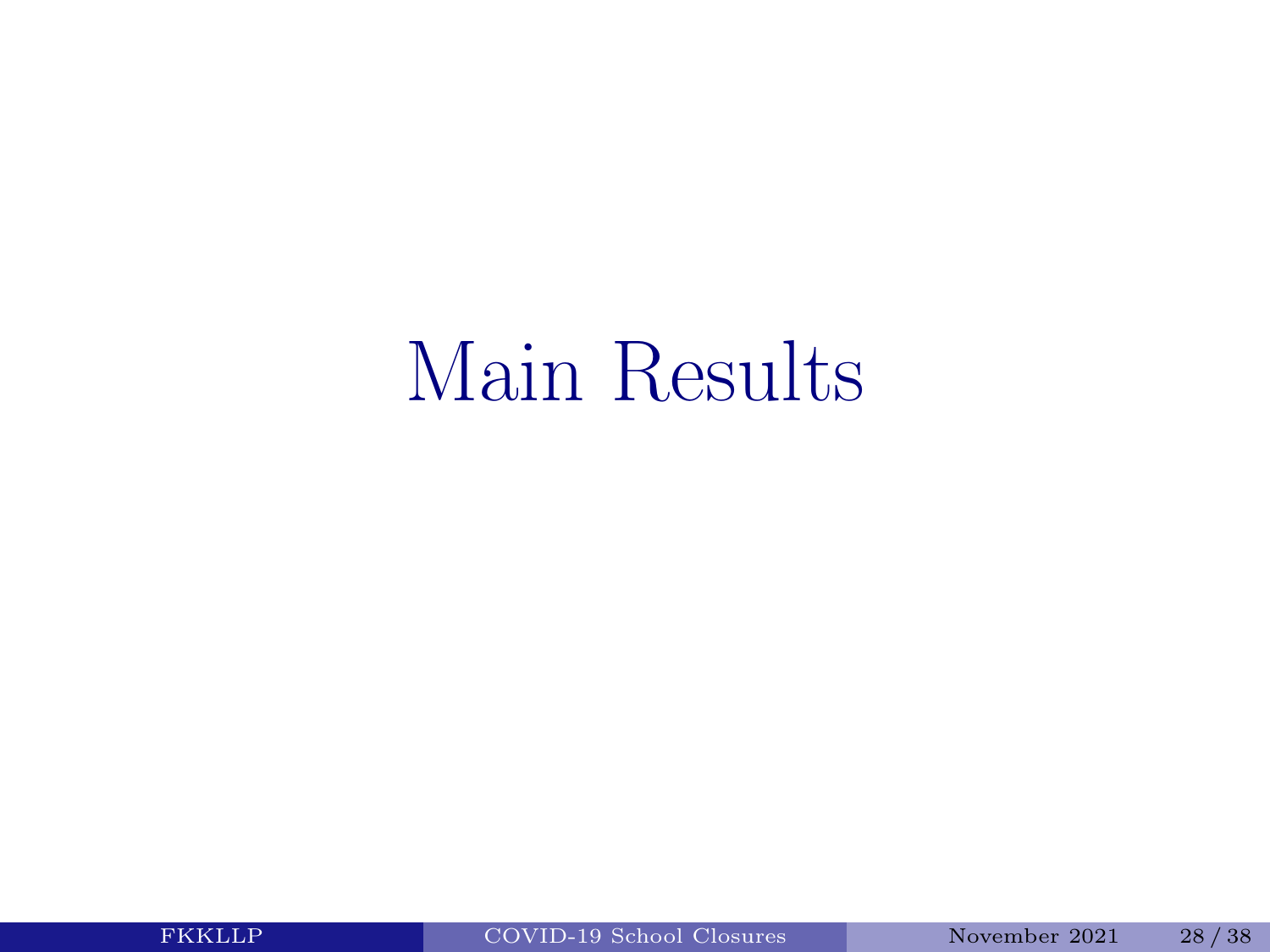### Aggregate Outcomes and Age Heterogeneity

|                  | baseline  |         |         | Change for Children of Biological Age |         |         |         |         |
|------------------|-----------|---------|---------|---------------------------------------|---------|---------|---------|---------|
|                  |           | average | 4       | 6                                     | 8       | 10      | 12      | 14      |
|                  |           |         |         |                                       |         |         |         |         |
|                  |           |         |         | change in $\%p$                       |         |         |         |         |
| frac $e = n\rho$ | 12.16\%   | 1.55    | 1.10    | 2.22                                  | 1.77    | 1.79    | 1.38    | 1.06    |
| frac $e = hs$    | 54.60%    | 0.36    | 0.24    | $-0.23$                               | 0.22    | 0.54    | 0.67    | 0.69    |
| frac $e = co$    | 33.24\%   | $-1.91$ | $-1.34$ | $-1.99$                               | $-1.99$ | $-2.33$ | $-2.05$ | $-1.76$ |
|                  |           |         |         | change in $%$                         |         |         |         |         |
| av HK            | 1.00      | $-2.77$ | $-2.12$ | $-3.19$                               | $-2.86$ | $-3.26$ | $-2.81$ | $-2.38$ |
| PDV gross $y$    | \$845,149 | $-1.73$ | $-1.32$ | $-1.97$                               | $-1.79$ | $-2.05$ | $-1.77$ | $-1.50$ |
| PDV net $y$      | \$695,548 | $-1.39$ | $-1.05$ | $-1.59$                               | $-1.44$ | $-1.64$ | $-1.41$ | $-1.19$ |
| child CEV        |           | $-0.99$ | $-0.77$ | $-1.14$                               | $-1.02$ | $-1.17$ | $-1.01$ | $-0.86$ |

- $\bullet$  +13% high school dropouts, -6% college graduates
- -2.77% reduction in average human capital
- Decline of  $-1.73\%$  in earnings,  $-0.99\%$  in welfare
- Larger losses for children in secondary school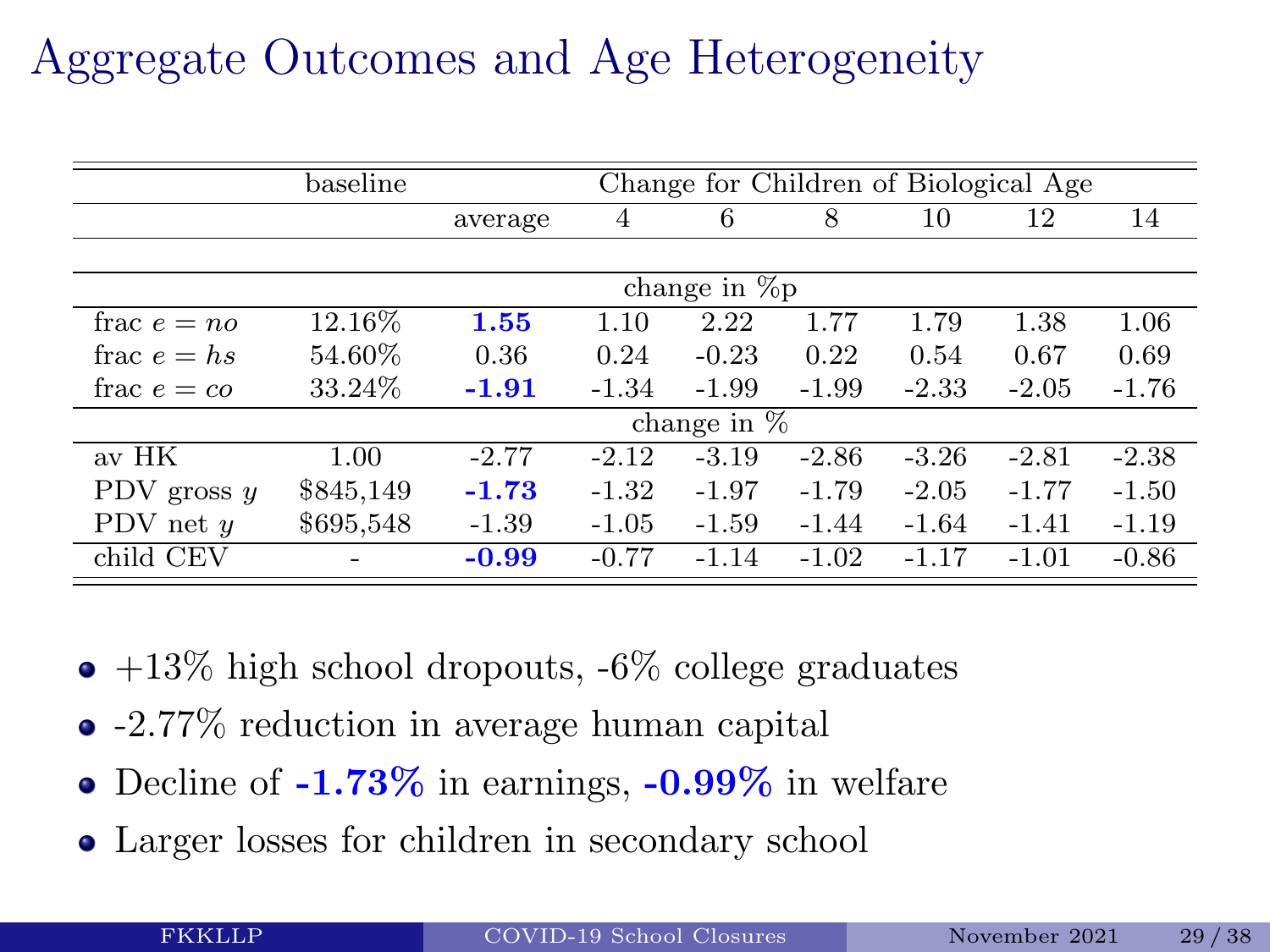### Heterogeneity: Public vs. Private Schools

|        | baseline                                                |                                                           |  | %-Change, Child Age at Covid-19 Shock |  |
|--------|---------------------------------------------------------|-----------------------------------------------------------|--|---------------------------------------|--|
|        |                                                         | average 6                                                 |  | 10 12                                 |  |
| public |                                                         | $821.404$ $-1.77$ $-2.01$ $-1.79$ $-2.09$ $-1.82$ $-1.54$ |  |                                       |  |
|        | private $1,034,791$ -1.49 -1.72 -1.78 -1.75 -1.48 -1.24 |                                                           |  |                                       |  |

Table: Present Discounted Value of Gross Lifetime Earnings

Table: Welfare (CEV)

|        | average                                                             |  | 10 | 14 |
|--------|---------------------------------------------------------------------|--|----|----|
| public | $-1.04\%$ $-1.19\%$ $-1.05\%$ $-1.22\%$ $-1.06\%$ $-0.90\%$         |  |    |    |
|        | private $-0.64\%$ $-0.75\%$ $-0.71\%$ $-0.73\%$ $-0.64\%$ $-0.55\%$ |  |    |    |

Larger earnings and welfare losses for children going to public school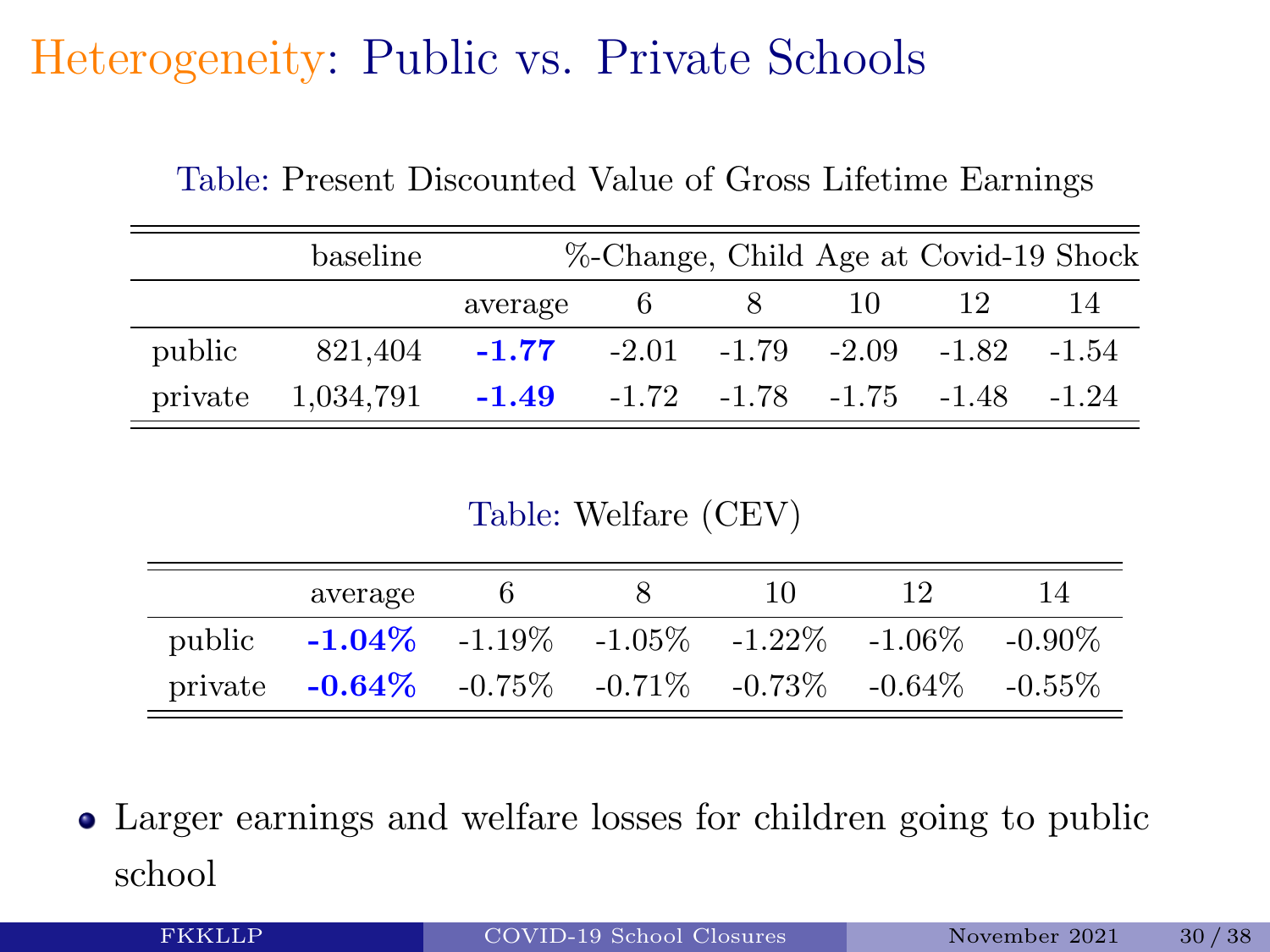### Heterogeneity: Income-Rich vs. Income-Poor Parents

Table: Welfare (CEV): Bottom, Top Income Quartile, Same School Closures

|         | average                                           |                                                             | 10 | ΤV | 14        |
|---------|---------------------------------------------------|-------------------------------------------------------------|----|----|-----------|
| bottom. | $-1.30\%$ $-1.49\%$ $-1.31\%$ $-1.51\%$ $-1.30\%$ |                                                             |    |    | $-1.10\%$ |
| top     |                                                   | $-0.53\%$ $-0.59\%$ $-0.54\%$ $-0.63\%$ $-0.57\%$ $-0.52\%$ |    |    |           |

Table: Welfare (CEV): Bottom, Top Income Quartile, Diff. School Closures

|        | average                                                     |                                                             | 10 | 14 |
|--------|-------------------------------------------------------------|-------------------------------------------------------------|----|----|
| bottom | $-1.11\%$ $-1.29\%$ $-1.13\%$ $-1.27\%$ $-1.10\%$ $-0.93\%$ |                                                             |    |    |
| top    |                                                             | $-0.57\%$ $-0.61\%$ $-0.57\%$ $-0.69\%$ $-0.63\%$ $-0.58\%$ |    |    |

- Welfare losses larger for children from poorer parents, but...
- Difference ameliorated by 1/3 by difference in length of school closures between income-rich and income-poor counties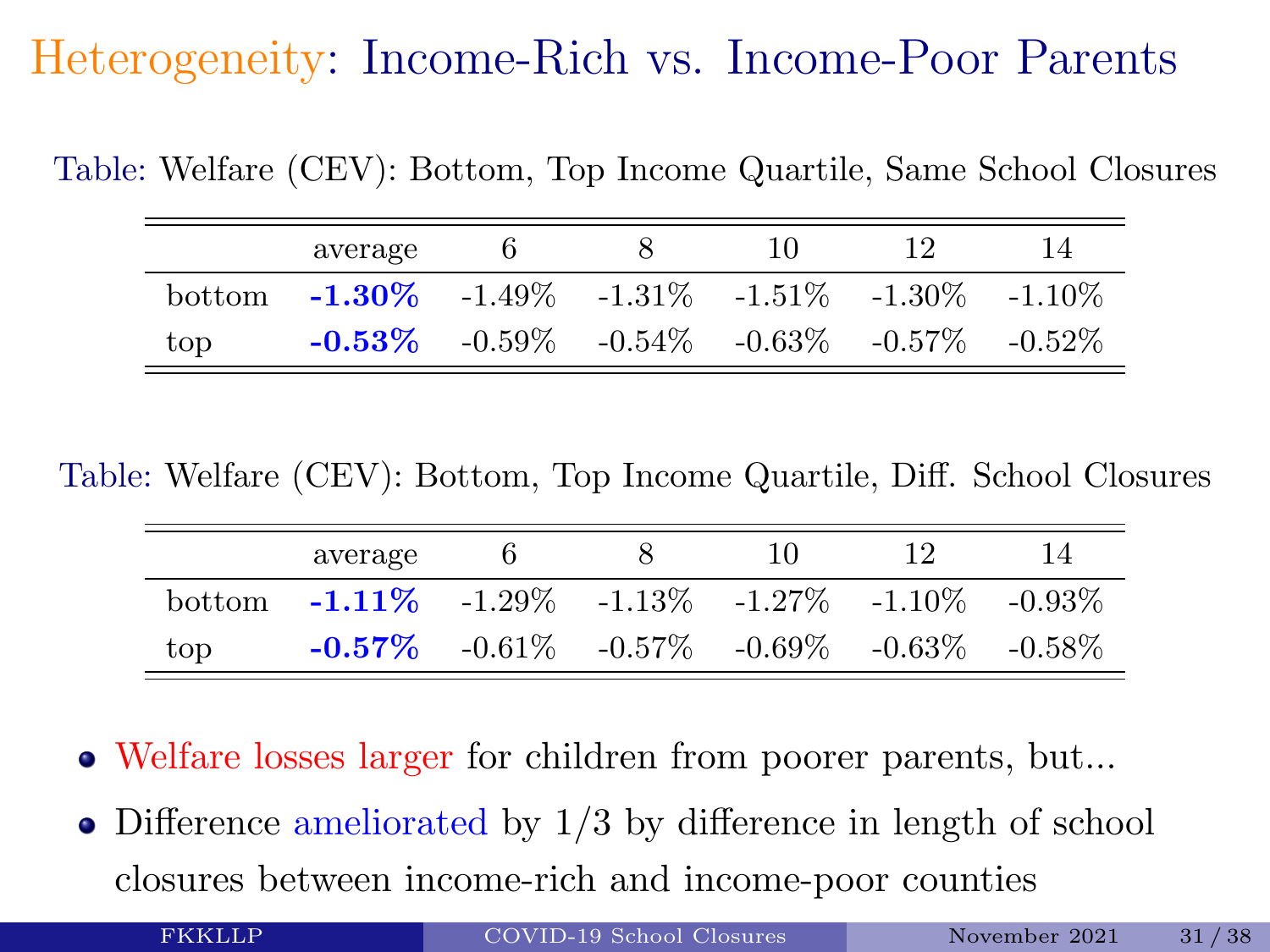### National Schooling Expansion

Expansion of school for 3 months starting from 2022 (e.g., 6 weeks in the summer of 2022 and 2023). Cost of \$1, 396 per student.

| Table: NPV of Schooling Intervention (Net of Cost) |                                                        |          |          |          |     |          |          |
|----------------------------------------------------|--------------------------------------------------------|----------|----------|----------|-----|----------|----------|
| Abs Change for Children of Biological Age          |                                                        |          |          |          |     |          |          |
|                                                    |                                                        | average  | 6        | 8        | 10  | 12       | 14       |
| $NPV$ (in \$)                                      |                                                        | 1,018    | 1,347    | 1,170    | 948 | 726      | 428      |
|                                                    |                                                        |          |          |          |     |          |          |
|                                                    | Table: Welfare Effects (CEV) of Schooling Intervention |          |          |          |     |          |          |
|                                                    | average                                                | 6        | 8        | 10       |     | 12       | 14       |
| CEV                                                | $0.21\%$                                               | $0.26\%$ | $0.22\%$ | $0.19\%$ |     | $0.16\%$ | $0.14\%$ |

• Reform generates welfare gains and pays for itself: NPV for government approximately zero.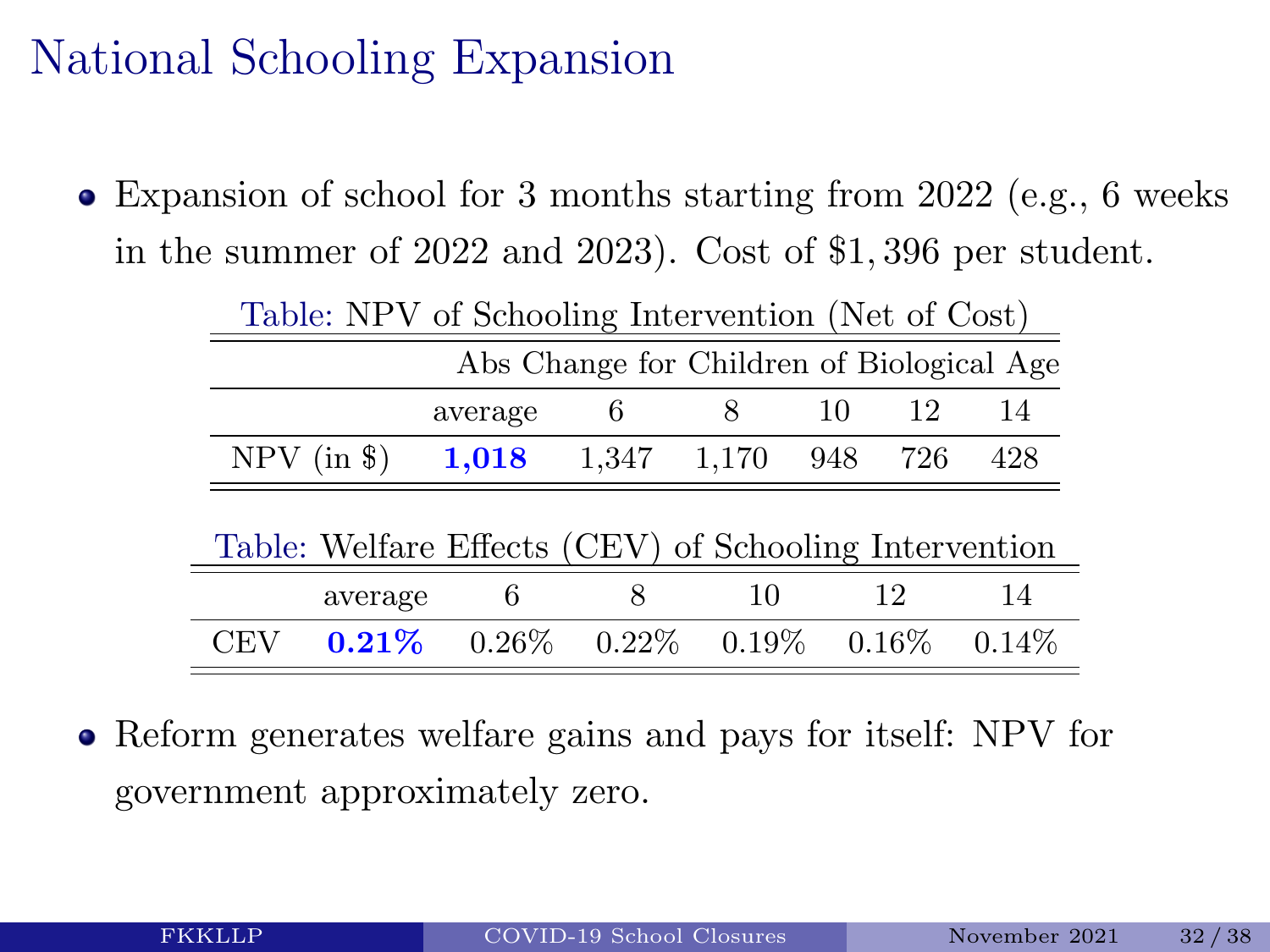Effects of Covid, School Extensions, on Tax Revenues

Table: Change of Present Discounted Value of Tax Revenues [in %]

| Revenue source All Lab. Inc. Cap. Inc. Cons. |         |         |      |         |
|----------------------------------------------|---------|---------|------|---------|
|                                              | $-2.44$ | $-7.10$ | 0.23 | $-0.95$ |

Table: Change of Present Discounted Value of Tax Revenues: Covid Shock and Post-Covid Schooling Expansion [in %]

| Revenue source All |         |         | Lab. Inc. Cap. Inc. Cons. |         |
|--------------------|---------|---------|---------------------------|---------|
|                    | $-1.94$ | $-5.72$ | 0.22                      | $-0.75$ |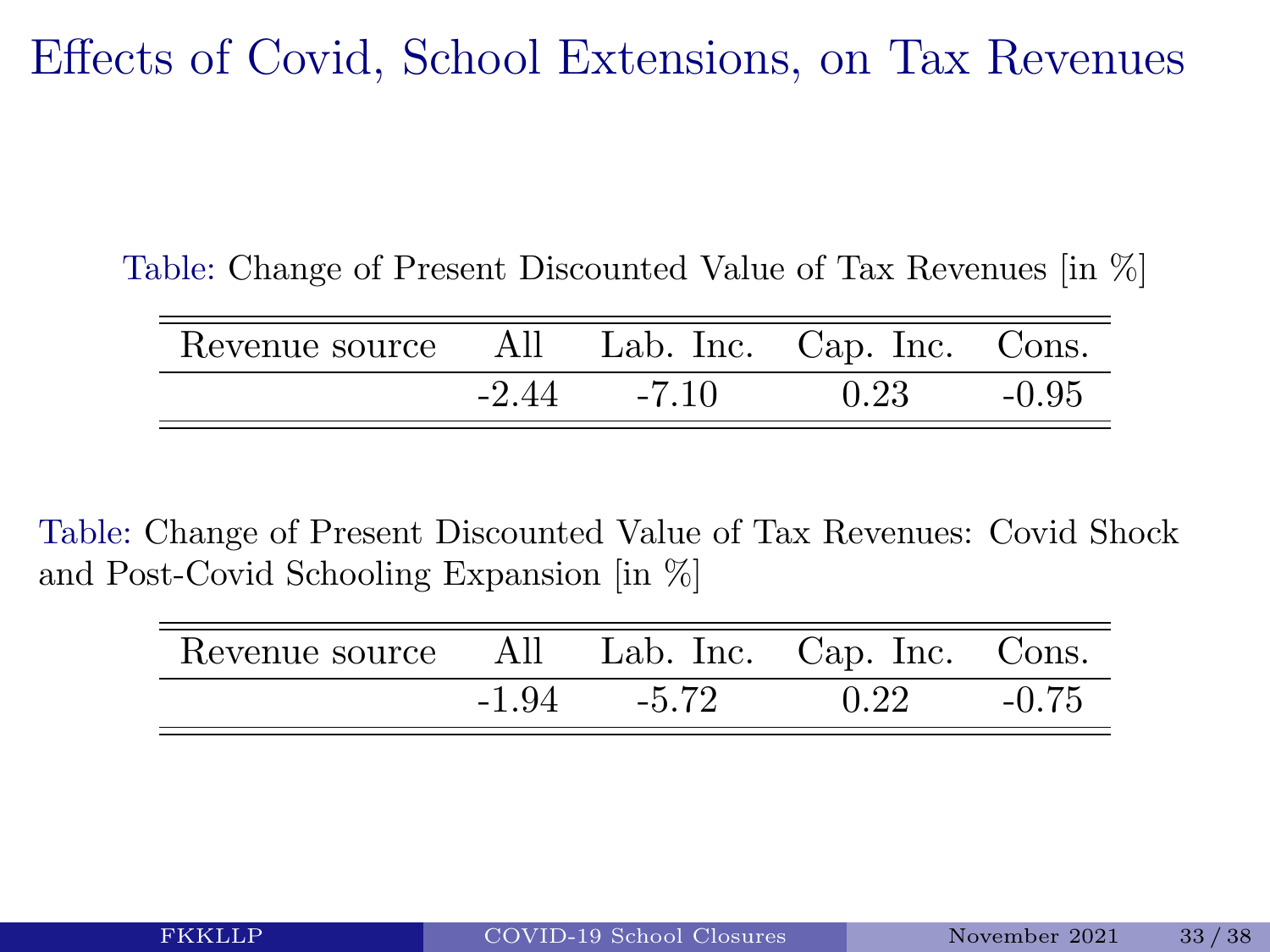### Who Should Get Extra Schooling?

Table: NET Child CEV

|                 | Avg.     |
|-----------------|----------|
| Bottom Quartile | 0.28%    |
| Top Quartile    | $0.09\%$ |

| Table: NPV Government (in \$) |  |  |
|-------------------------------|--|--|
|-------------------------------|--|--|

|                        | Avg.    |
|------------------------|---------|
| <b>Bottom Quartile</b> | $$-147$ |
| Top Quartile           | \$74    |

- Most welfare gains for children from poor families
- Largest boost in tax revenues if applied to high parental income children.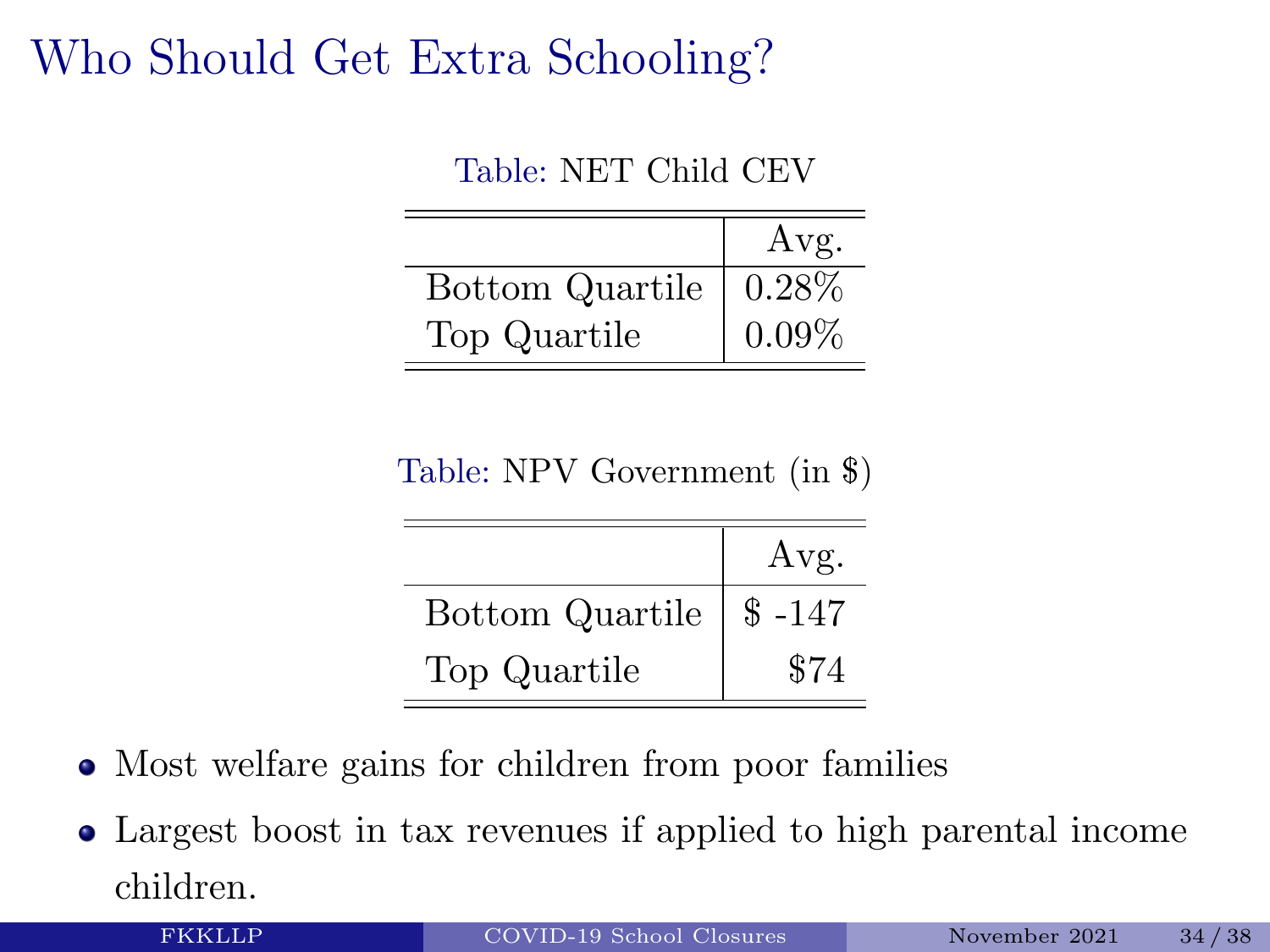Sensitivity Analysis: Effectiveness of Online Formats

- Assume on-line schooling is 50% as productive as in-person learning
- Mapping into model: reduction in effective length of school closures by ca. 50%, compression across school types
- Aggregates
	- $\blacktriangleright$  Decline of -0.80% in earnings, -0.46% in welfare
	- $\triangleright$  Losses convex in size of school closures: cutting schooling losses by 50% reduces earnings welfare losses by more than 50%
- Distribution of losses: same qualitative patterns as before, but differences across groups shrink.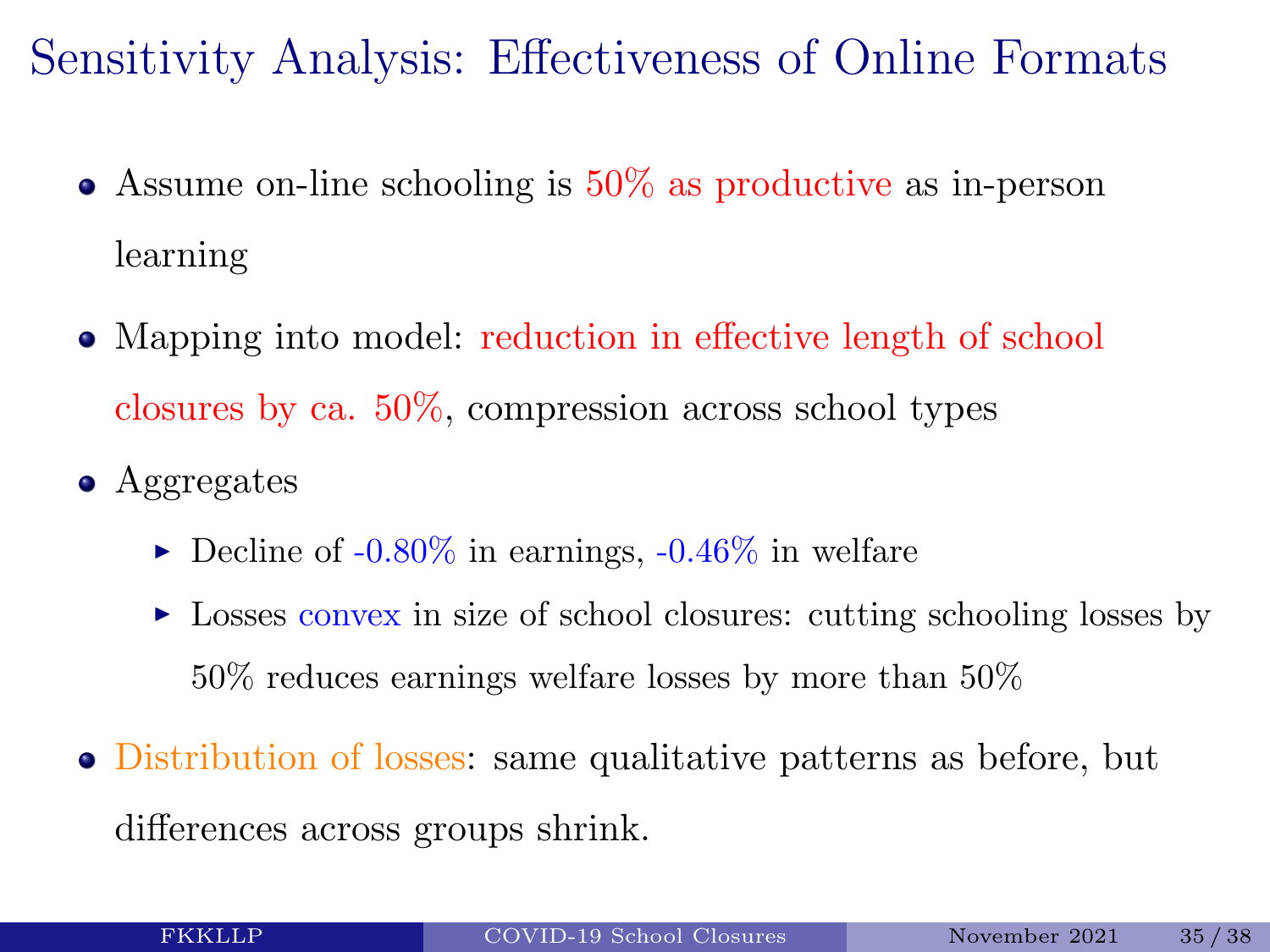### Heterogeneous Effectiveness of Online Formats

|        | $0\%$ Prod, Homog. $0\%$ Prod $50\%$ Prod |           |           |
|--------|-------------------------------------------|-----------|-----------|
| bottom | $-1.30$                                   | $-1.11\%$ | $-0.51\%$ |
| top    | $-0.53$                                   | $-0.57\%$ | $-0.26\%$ |

- Difference by income in length of school closures important, but...
- Potential heterogeneity in effectiveness of online formats perhaps even more so.
- Evidence for such heterogeneity: Halloran et al. (2021), Kogan and Lavertu (2021).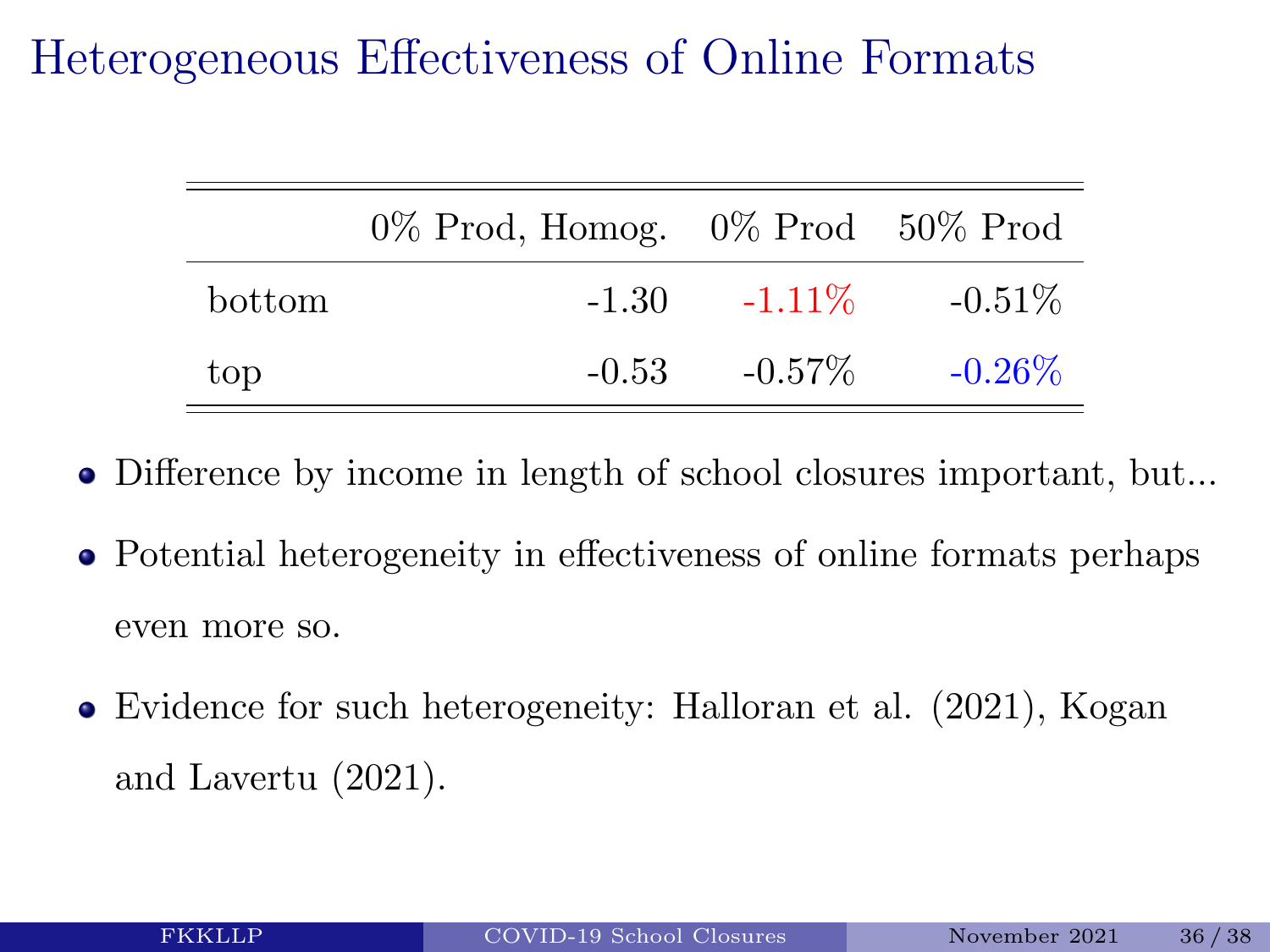### Concluding Remarks

- What we have found:
	- ► Long-run losses from school closures:

 $-1.73\%$  gross earnings,  $-0.99\%$  CEV

- ► Substantial Socio-economic gradient in welfare losses
- ► Expansion of school in next two summers increases welfare (especially of income-poor children) and roughly pays for itself.
- Caution: not a cost-benefit analysis of school closures. It ignores:
	- $\triangleright$  Potential health benefits from school closures
	- $\blacktriangleright$  Loss of social contacts in school
	- $\triangleright$  Psychological stress for parents and children